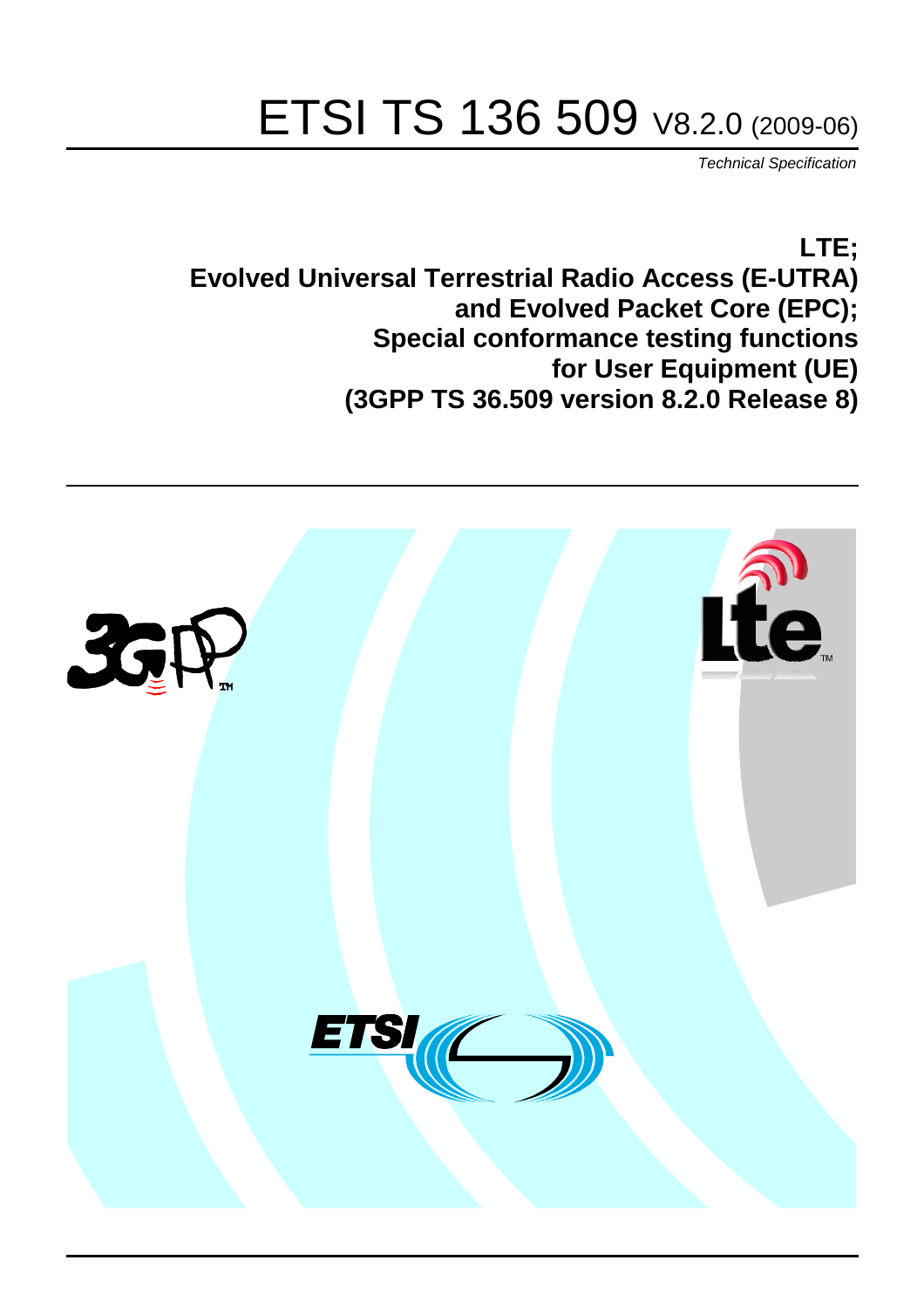Reference RTS/TSGR-0536509v820

Keywords

**TE** 

#### *ETSI*

#### 650 Route des Lucioles F-06921 Sophia Antipolis Cedex - FRANCE

Tel.: +33 4 92 94 42 00 Fax: +33 4 93 65 47 16

Siret N° 348 623 562 00017 - NAF 742 C Association à but non lucratif enregistrée à la Sous-Préfecture de Grasse (06) N° 7803/88

#### *Important notice*

Individual copies of the present document can be downloaded from: [http://www.etsi.org](http://www.etsi.org/)

The present document may be made available in more than one electronic version or in print. In any case of existing or perceived difference in contents between such versions, the reference version is the Portable Document Format (PDF). In case of dispute, the reference shall be the printing on ETSI printers of the PDF version kept on a specific network drive within ETSI Secretariat.

Users of the present document should be aware that the document may be subject to revision or change of status. Information on the current status of this and other ETSI documents is available at <http://portal.etsi.org/tb/status/status.asp>

If you find errors in the present document, please send your comment to one of the following services: [http://portal.etsi.org/chaircor/ETSI\\_support.asp](http://portal.etsi.org/chaircor/ETSI_support.asp)

#### *Copyright Notification*

No part may be reproduced except as authorized by written permission. The copyright and the foregoing restriction extend to reproduction in all media.

> © European Telecommunications Standards Institute 2009. All rights reserved.

**DECT**TM, **PLUGTESTS**TM, **UMTS**TM, **TIPHON**TM, the TIPHON logo and the ETSI logo are Trade Marks of ETSI registered for the benefit of its Members.

**3GPP**TM is a Trade Mark of ETSI registered for the benefit of its Members and of the 3GPP Organizational Partners. **LTE**™ is a Trade Mark of ETSI currently being registered

for the benefit of its Members and of the 3GPP Organizational Partners.

**GSM**® and the GSM logo are Trade Marks registered and owned by the GSM Association.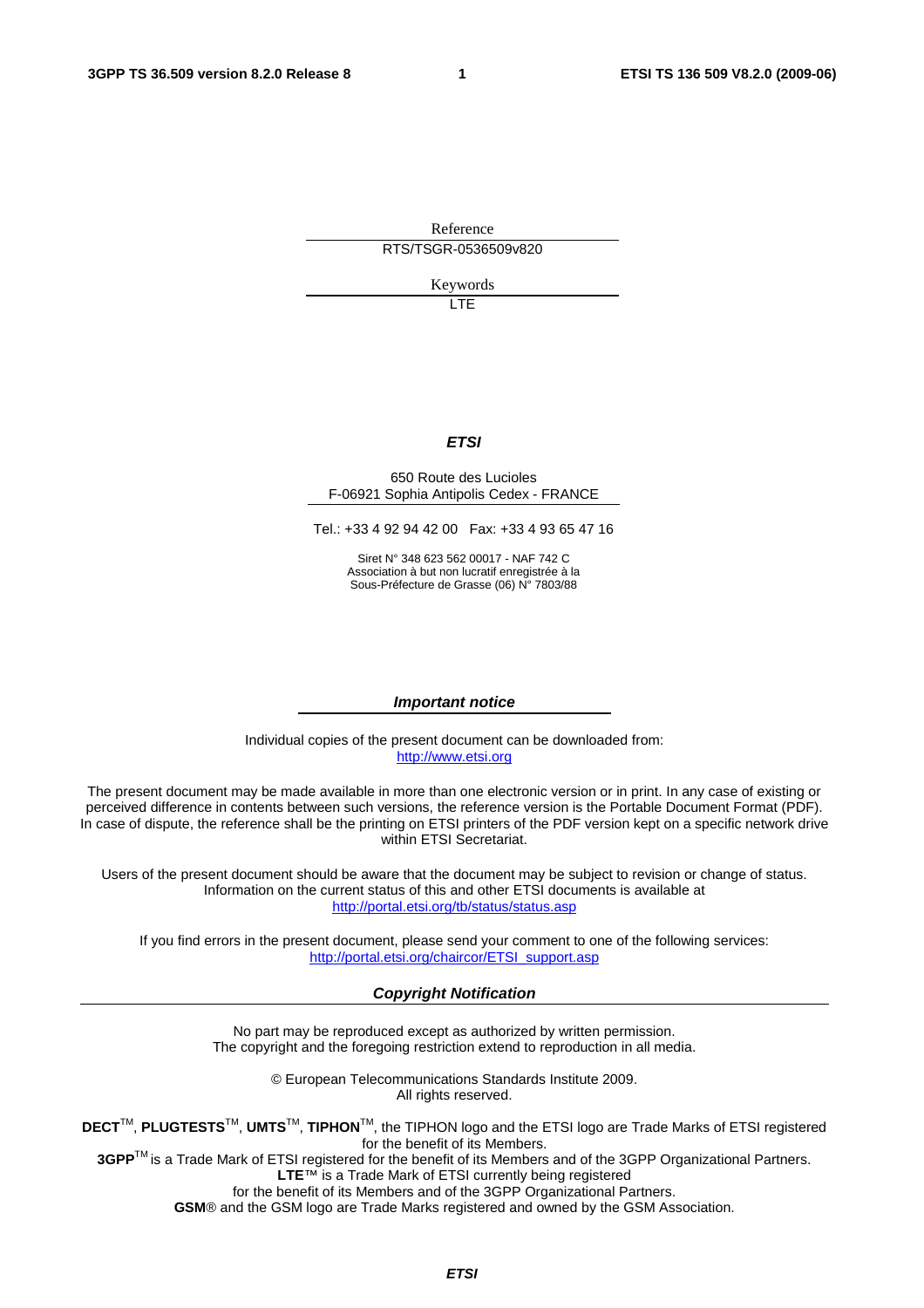$\overline{\mathbf{2}}$ 

# Contents

| 1          |                                                                                |  |
|------------|--------------------------------------------------------------------------------|--|
| 2          |                                                                                |  |
| 3          |                                                                                |  |
| 3.1<br>3.2 |                                                                                |  |
| 4          |                                                                                |  |
| 4.1        |                                                                                |  |
| 5          |                                                                                |  |
| 5.1        |                                                                                |  |
| 5.2        |                                                                                |  |
| 5.3        |                                                                                |  |
| 5.3.1      |                                                                                |  |
| 5.3.2      |                                                                                |  |
| 5.3.2.1    |                                                                                |  |
| 5.3.2.2    |                                                                                |  |
| 5.3.2.3    |                                                                                |  |
|            |                                                                                |  |
| 5.3.3      |                                                                                |  |
| 5.3.3.1    |                                                                                |  |
| 5.3.3.2    |                                                                                |  |
| 5.3.3.3    |                                                                                |  |
| 5.4        |                                                                                |  |
| 5.4.1      |                                                                                |  |
| 5.4.2      |                                                                                |  |
| 5.4.2.1    |                                                                                |  |
| 5.4.2.2    |                                                                                |  |
| 5.4.2.3    |                                                                                |  |
| 5.4.3      |                                                                                |  |
| 5.4.4      |                                                                                |  |
|            |                                                                                |  |
| 5.4.4.1    |                                                                                |  |
| 5.4.4.2    |                                                                                |  |
| 5.4.4.3    |                                                                                |  |
| 5.4.4.4    |                                                                                |  |
| 5.4.4.5    |                                                                                |  |
| 5.4.4.6    |                                                                                |  |
| 5.4.4.7    |                                                                                |  |
| 5.4.4.8    |                                                                                |  |
| 5.4.4.9    |                                                                                |  |
| 5.4.4.10   | Establishment of the RRC/RR connection in E-UTRA, UTRA, GSM/GPRS and CDMA2000  |  |
| 5.4.4.11   | Release of RRC/RR connection in E-UTRA, UTRA, GSM/GPRS and CDMA2000 mode after |  |
|            |                                                                                |  |
| 5.4.5      |                                                                                |  |
| 5.4.5.1    |                                                                                |  |
| 5.4.5.2    |                                                                                |  |
| 5.4.5.3    |                                                                                |  |
|            |                                                                                |  |
| 6          |                                                                                |  |
| 6.1        |                                                                                |  |
| 6.2        |                                                                                |  |
| 6.3        |                                                                                |  |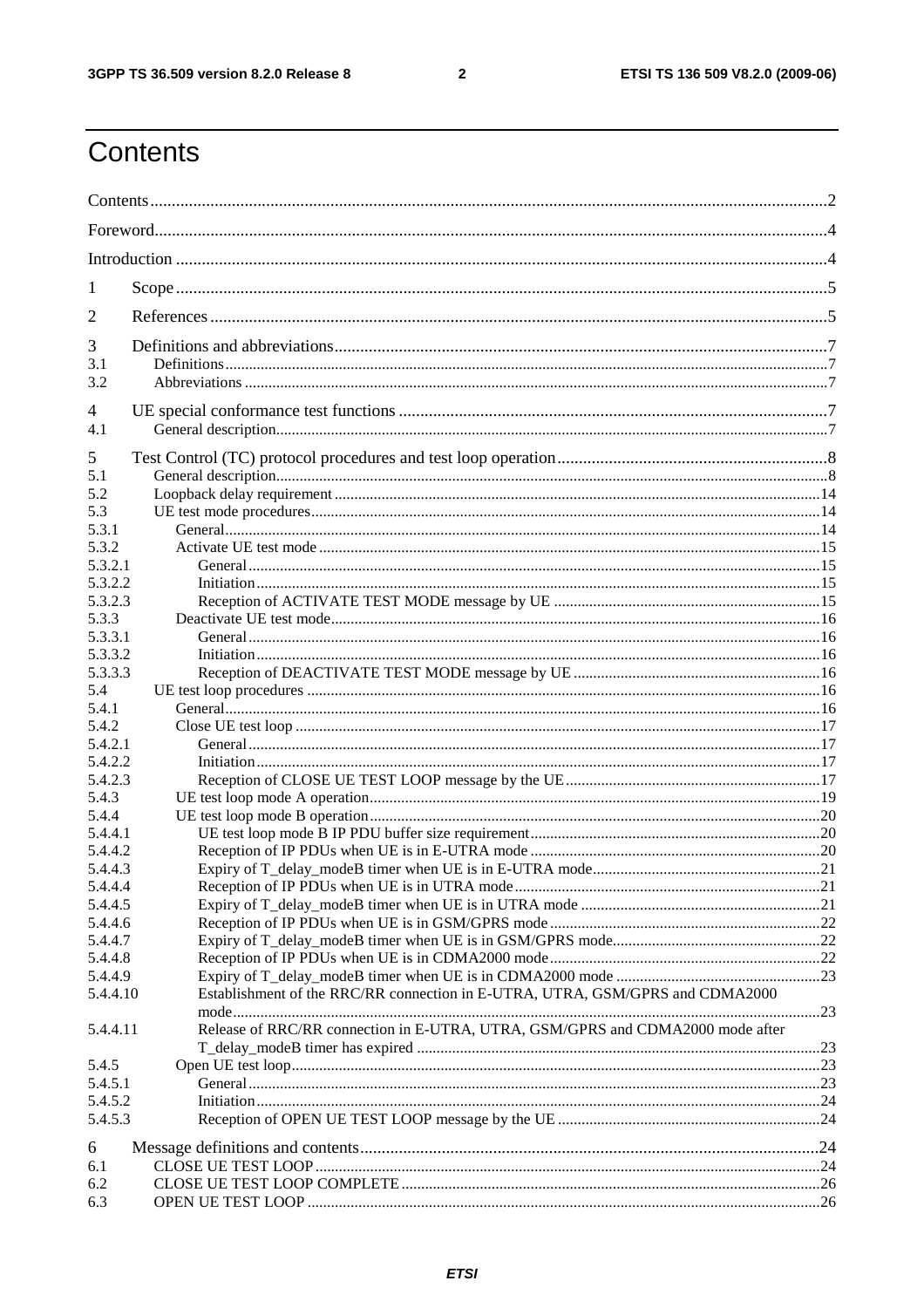| 6.4            |                               |  |
|----------------|-------------------------------|--|
| 6.5            |                               |  |
| 6.6            |                               |  |
| 6.7            |                               |  |
| 6.8            |                               |  |
| 6.9            |                               |  |
| 7 <sup>7</sup> |                               |  |
| 7.1            |                               |  |
| 7.2            |                               |  |
| 7.3            |                               |  |
| 7.4            |                               |  |
| 8              |                               |  |
|                | <b>Annex A (informative):</b> |  |
|                | <b>Annex B</b> (informative): |  |
|                |                               |  |
|                |                               |  |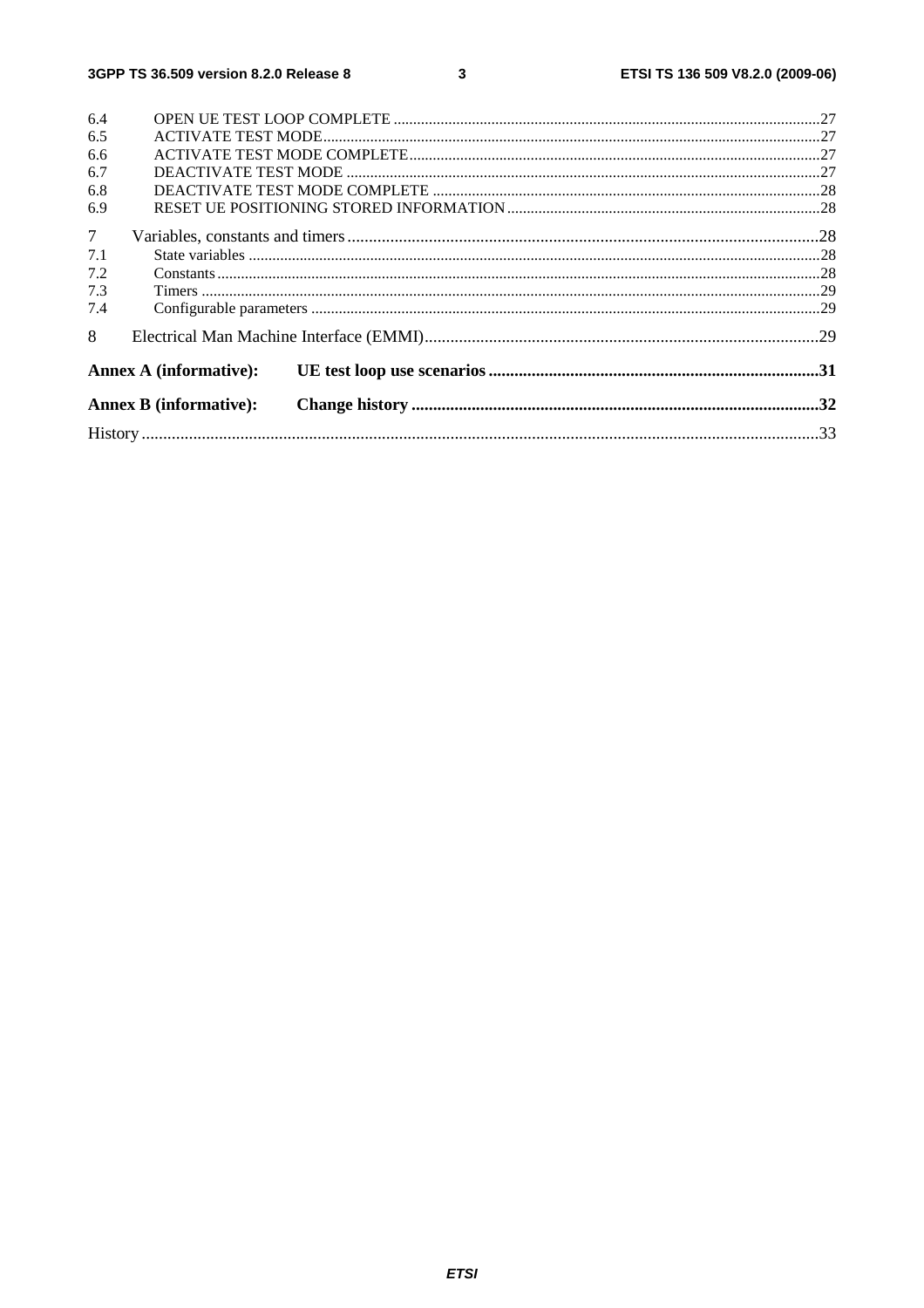### Foreword

This Technical Specification (TS) has been produced by ETSI 3rd Generation Partnership Project (3GPP).

The present document may refer to technical specifications or reports using their 3GPP identities, UMTS identities or GSM identities. These should be interpreted as being references to the corresponding ETSI deliverables.

The cross reference between GSM, UMTS, 3GPP and ETSI identities can be found under <http://webapp.etsi.org/key/queryform.asp>.

The contents of the present document are subject to continuing work within the TSG and may change following formal TSG approval. Should the TSG modify the contents of the present document, it will be re-released by the TSG with an identifying change of release date and an increase in version number as follows:

Version x.y.z

where:

- x the first digit:
	- 1 presented to TSG for information;
	- 2 presented to TSG for approval;
	- 3 or greater indicates TSG approved document under change control.
- y the second digit is incremented for all changes of substance, i.e. technical enhancements, corrections, updates, etc.
- the third digit is incremented when editorial only changes have been incorporated in the document.

# Introduction

UE Test Loop functionality is a mandatory feature to support E-UTRA / EPC conformance testing. It forms part of the core requirements and thus has a direct impact on the design of User Equipment (UE) for E-UTRA / EPC networks.

The test methods applied in RF Conformance Test Specification TS 36.521-1 [27] and the test models used in Protocol Conformance Test Specifications TS 36.523-1 [30] and TS 36.523-3 [32] actually define the corresponding UE Test Loop functionality. The following specification describes the location of the data loop in the protocol stack as well as the procedure and specific messages to activate the Test Loop functionality in the UE.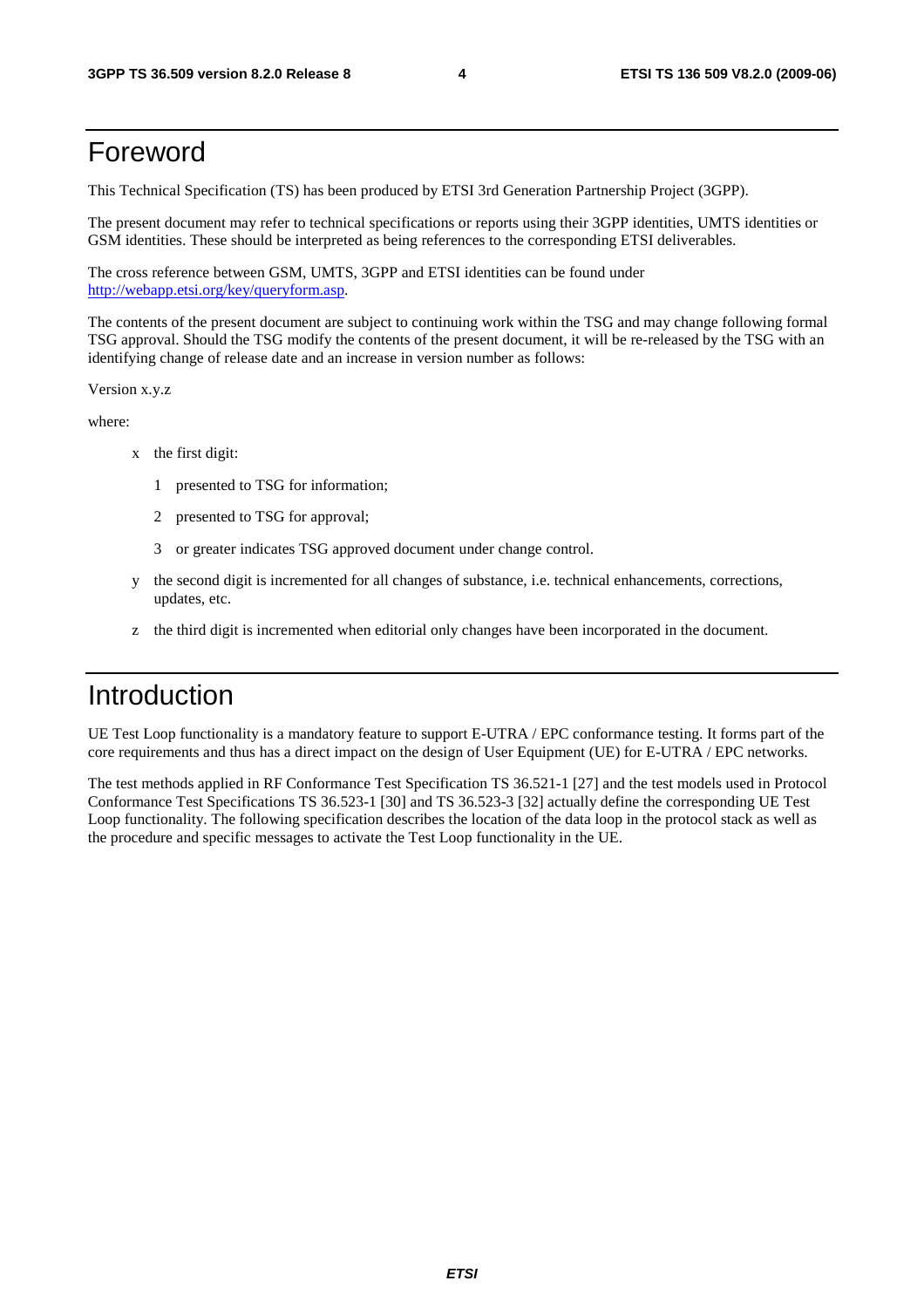# 1 Scope

The present document defines for User Equipment (UE) in E-UTRA FDD or TDD mode those special functions and their activation methods that are required in User Equipment (UE) for conformance testing purposes.

This document also includes the operation of these special functions for UEs supporting E-UTRA FDD or TDD mode, when operating in UTRA FDD and TDD mode, in GSM/GPRS mode, and in CDMA2000 mode.

# 2 References

The following documents contain provisions which, through reference in this text, constitute provisions of the present document.

- References are either specific (identified by date of publication, edition number, version number, etc.) or non-specific.
- For a specific reference, subsequent revisions do not apply.
- For a non-specific reference, the latest version applies. In the case of a reference to a 3GPP document (including a GSM document), a non-specific reference implicitly refers to the latest version of that document in the same Release as the present document.
- [1] 3GPP TR 21.905: "Vocabulary for 3GPP Specifications".
- [2] 3GPP TS 23.003: "Numbering, Addressing and Identification".
- [3] 3GPP TS 23.122: "Non-Access-Stratum functions related to Mobile Station (MS) in idle mode".
- [4] 3GPP TS 23.401: "3GPP System Architecture Evolution; GPRS enhancements for E-UTRAN access".
- [5] 3GPP TS 24.007: "Mobile radio interface signalling layer 3; General aspects".
- [6] 3GPP TS 24.008: "Mobile Radio Interface Layer 3 specification; Core Network Protocols; Stage 3".
- [7] 3GPP TR 24.801: "3GPP System Architecture Evolution; CT WG1 Aspects".
- [8] 3GPP TS 27.007: "AT command set for User Equipment (UE)".
- [9] 3GPP TS 31.101: "UICC-Terminal Interface; Physical and Logical Characteristics".
- [10] 3GPP TS 34.108: "Common Test Environments for User Equipment (UE) Conformance Testing".
- [11] 3GPP TS 34.109: "Terminal logical test interface; Special conformance testing functions".
- [12] 3GPP TS 34.123-1: "User Equipment (UE) conformance specification; Part 1: Protocol conformance specification".
- [13] 3GPP TS 34.123-2: "User Equipment (UE) conformance specification; Part 2: Implementation Conformance Statement (ICS) proforma specification".
- [14] 3GPP TS 34.123-3: "User Equipment (UE) conformance specification; Part 3: Abstract Test Suites (ATS)".
- [15] 3GPP TS 36.133: "Requirements for support of Radio Resource Management".
- [16] 3GPP TS 36.211: "Physical Channels and Modulation".
- [17] 3GPP TS 36.212: "Multiplexing and Channel Coding".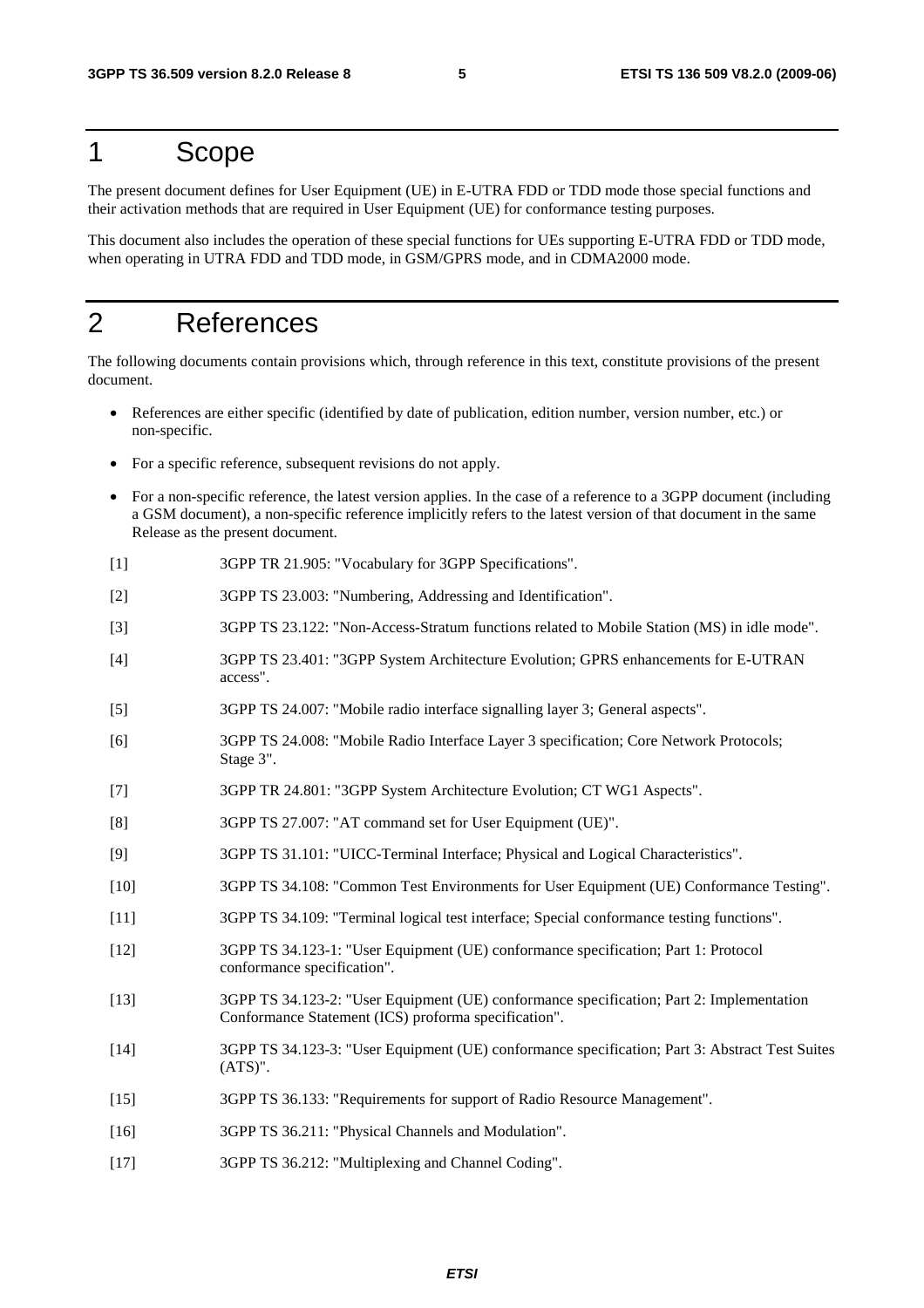[18] 3GPP TS 36.300: "Evolved Universal Terrestrial Radio Access (E-UTRA) and Evolved Universal Terrestrial Radio Access Network (E-UTRAN); Overall description; Stage 2". [19] 3GPP TS 36.302: "Services provided by the physical layer for E-UTRA". [20] 3GPP TS 36.304: "Evolved Universal Terrestrial Radio Access (EUTRA) User Equipment (UE) Procedures in idle mode ". [21] 3GPP TS 36.306: "Evolved Universal Terrestrial Radio Access (EUTRA) User Equipment (UE) Radio Access capabilities ". [22] 3GPP TS 36.321: "Evolved Universal Terrestrial Radio Access (EUTRA) Medium Access Control (MAC) protocol specification". [23] 3GPP TS 36.322: "Evolved Universal Terrestrial Radio Access (EUTRA) Radio Link Control (RLC) protocol specification". [24] 3GPP TS 36.323: "Evolved Universal Terrestrial Radio Access (EUTRA) Packet Data Convergence Protocol (PDCP) specification". [25] 3GPP TS 36.331: "Evolved Universal Terrestrial Radio Access (EUTRA) Radio Resource Control (RRC) Protocol Specification". [26] 3GPP TS 36.508: "Evolved Universal Terrestrial Radio Access (E-UTRA) and Evolved Packet Core (EPC); Common test environments for User Equipment (UE); Conformance Testing". [27] 3GPP TS 36.521-1: " Evolved Universal Terrestrial Radio Access (E-UTRA); User Equipment (UE) conformance specification Radio transmission and reception; Part 1: Conformance Testing". [28] 3GPP TS 36.521-2: "Evolved Universal Terrestrial Radio Access (E-UTRA); User Equipment (UE) conformance specification Radio transmission and reception; Part 2: Implementation Conformance Statement (ICS)". [29] 3GPP TS 36.521-3: "Evolved Universal Terrestrial Radio Access (E-UTRA); User Equipment (UE) conformance specification Radio transmission and reception; Part 3: Radio Resource Management Conformance Testing". [30] 3GPP TS 36.523-1: " Evolved Universal Terrestrial Radio Access (E-UTRA) and Evolved Packet Core (EPC); User Equipment (UE) conformance specification; Part 1: Protocol conformance specification". [31] 3GPP TS 36.523-2: "Evolved Universal Terrestrial Radio Access (E-UTRA) and Evolved Packet Core (EPC); User Equipment (UE) conformance specification; Part 2: Implementation Conformance Statement (ICS) proforma specification". [32] 3GPP TS 36.523-3: " Evolved Universal Terrestrial Radio Access (E-UTRA) and Evolved Packet Core (EPC)); User Equipment (UE) conformance specification; Part 3: Abstract Test Suites (ATS)". [33] 3GPP TS 44.014: "Individual equipment type requirements and interworking; Special conformance testing functions". [34] 3GPP TS 51.010-1: "Mobile Station (MS) conformance specification; Part 1: Conformance specification ". [35] ISO/IEC 9646 (all parts): "Information technology - Open Systems Interconnection - Conformance testing methodology and framework".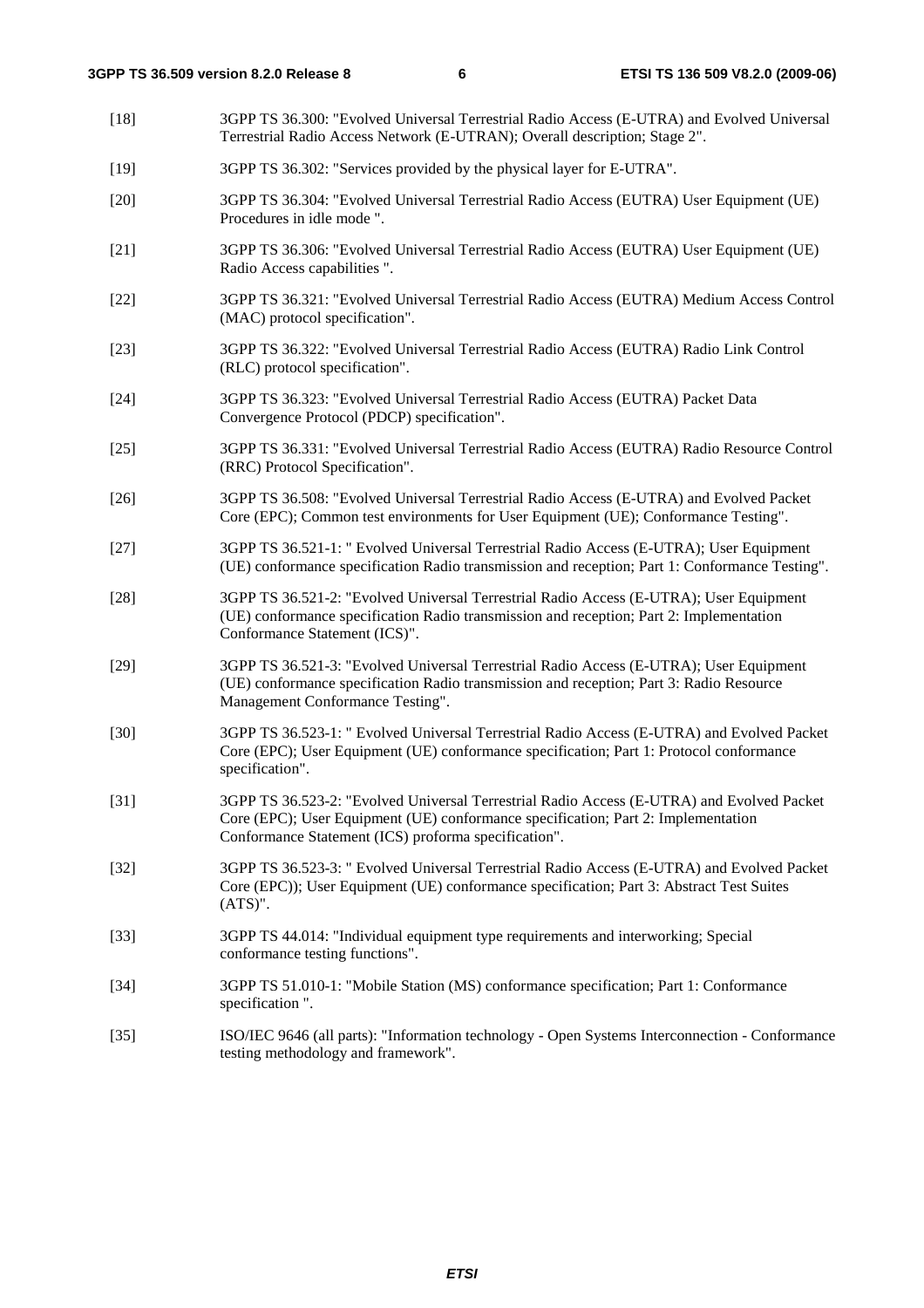# 3 Definitions and abbreviations

### 3.1 Definitions

For the purposes of the present document, the terms and definitions given in TR 21.905 [1] apply, unless specified below:

**UE (User Equipment):** user equipment that is under test

**SS (System Simulator):** test system (or equipment) that drives the test process between UE, like eNB (evolved Node B) simulator

User: test user, who handles the test and measurement process via the logical test interface

**Logical Test Interface:** interface which provides the logical service to interwork and to communicate between UE and System Simulator during the test of a UE

**TC (Test Control):** UE protocol entity used by the SS to control the UE specific testing functions

**Bi-directional Data Radio Bearer**: Data radio bearer identified by a data radio bearer identifier capable to deliver data in both downlink and uplink

### 3.2 Abbreviations

For the purposes of the present document, the abbreviations specified in TR 21.905 [1] apply, with any additional abbreviations specified below:

| <b>DRB</b>        | Data Radio Bearer                   |
|-------------------|-------------------------------------|
| <b>EMM</b>        | <b>EPS Mobility Management</b>      |
| <b>ENB</b>        | Evolved Node B                      |
| <b>EPS</b> Bearer | <b>Evolved Packet System Bearer</b> |
| <b>ESM</b>        | <b>EPS</b> Session Management       |
| L B               | Loop Back                           |
| <b>MAC</b>        | Media Access Control                |
| <b>RAB</b>        | Radio Access Bearer                 |
| <b>RMC</b>        | Reference Measurement Channel       |
| <b>ROHC</b>       | <b>Robust Header Compression</b>    |
| <b>SDF</b>        | Service Data Flow                   |
| SS                | System Simulator                    |
| ТC                | <b>Test Control</b>                 |
|                   |                                     |

# 4 UE special conformance test functions

### 4.1 General description

The SS performs activation and deactivation of the conformance test functions in the UE by sending Security Protected NAS Layer 3 messages. Apart from sending the appropriate deactivation command to the UE the functions shall be deactivated by:

switching off the UE; or

by removing the USIM.

#### Editor"s note: Further changes may be required to support USIM removal (e.g. to ensure that UE state variables are reset).

The following special UE conformance testing functions can be activated (and deactivated):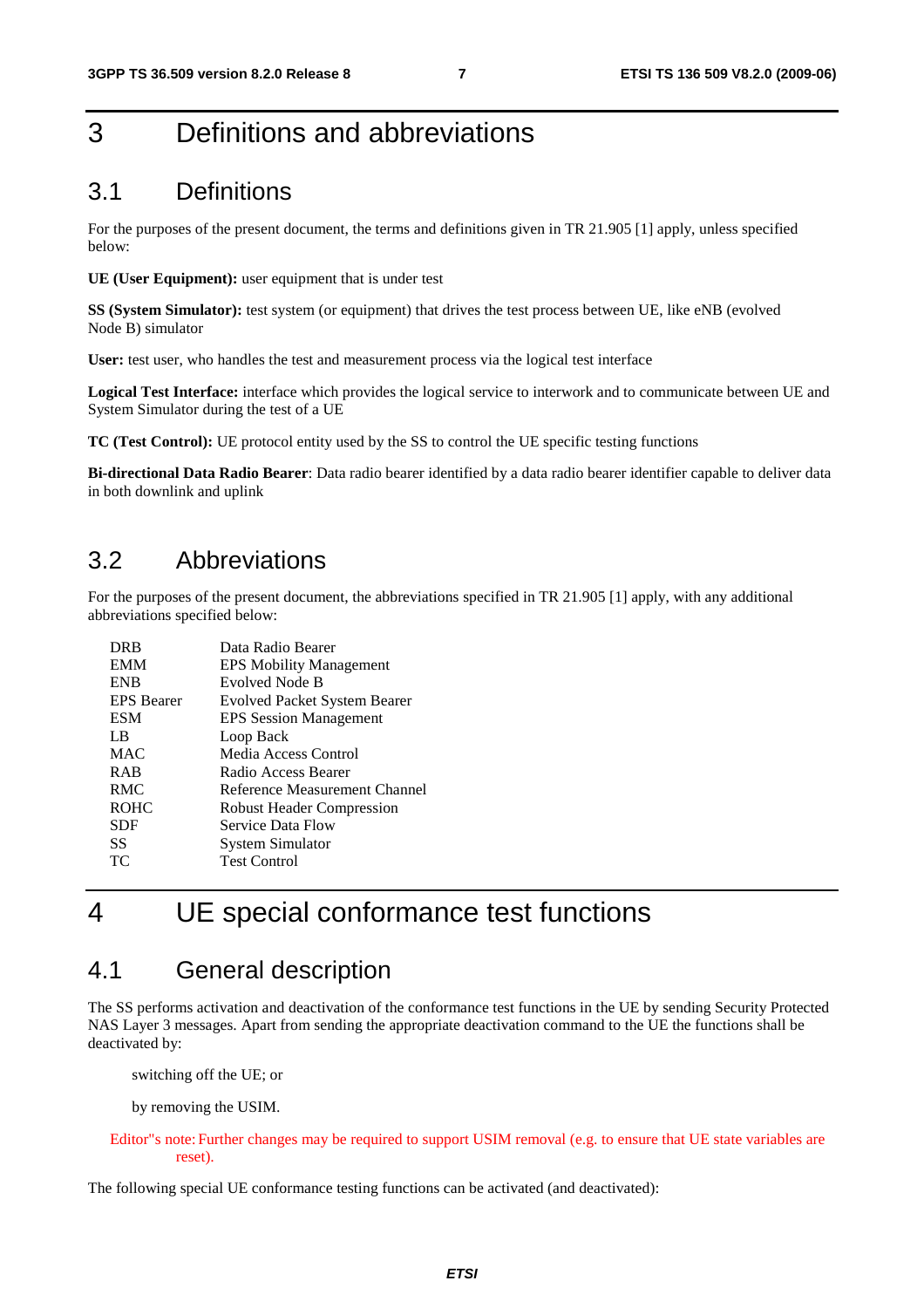- UE test loop function.
- Electrical Man Machine Interface (EMMI).

The following TC procedures are used to control the UE test loop function:

- Close UE test loop;
- Open UE test loop.

No specific TC procedures are associated with EMMI.

# 5 Test Control (TC) protocol procedures and test loop operation

### 5.1 General description

The UE test loop function provides access to isolated functions of the UE via the radio interface without introducing new physical interfaces just for the reason of conformance testing.

NOTE: It should be emphasised that the UE test loop function only describes the functional behaviour of the UE with respect to its external interfaces; physical implementation of the UE test loop function is completely left open to the manufacturer.

The UE test loop function is activated by transmitting the appropriate Test Control (TC) message to the UE, see clause 6.

The UE test loop function can be operated in two different loopback modes:

- UE test loop mode A; and
- UE test loop mode B.

UE test loop mode A provides loopback of PDCP SDUs for bi-directional data radio bearers while UE is operating in E-UTRA mode. The downlink PDCP SDUs received by the UE on each bi-directional data radio bearer are returned on the same radio bearer regardless of the PDCP SDU contents and of the TFT of the associated EPS bearer context.

UE test loop mode B provides loopback of PDCP SDUs (E-UTRA and UTRA), SNDCP PDUs (GSM/GPRS) and RLP PDUs (CDMA2000) for bi-directional EPS bearers while UE is operated in E-UTRA, UTRA, GSM/GPRS and CDMA2000 modes. UE test loop mode B can not be used when more than one PDN connection is established or more than one primary PDP context is active. When operating in E-UTRA, the downlink PDCP SDUs received by the UE on all bi-directional data radio bearers are returned by the UE on the data radio bearer associated with an EPS bearer context with a TFT matching the TCP/UDP/IP protocol information within the PDCP SDU. When operating in UTRA, GSM/GPRS and CDMA2000 modes, the downlink PDCP SDUs received by the UE on all bi-directional data radio bearers are returned by the UE on the data radio bearer with the smallest identity, regardless of the PDCP SDU contents and of the TFT of the associated EPS bearer context.

UE test loop mode A is mandatory to all E-UTRA UEs.

UE test loop mode B for operation in E-UTRA mode is mandatory to all E-UTRA UEs.

UE test loop mode B for operation in UTRA mode is mandatory to all E-UTRA UEs supporting UTRA radio access.

UE test loop mode B for operation in GSM/GPRS mode is mandatory to all E-UTRA UEs supporting GSM/GPRS radio access.

UE test loop mode B for operation in CDMA2000 mode is mandatory to all E-UTRA UEs supporting CDMA2000 radio access.

For E-UTRA UE supporting multiple radio access technologies then UE reception of Test Control messages is limited to UE operating in E-UTRA mode, while continuation of loopback of user data is provided over the change to other UE supported radio access technologies.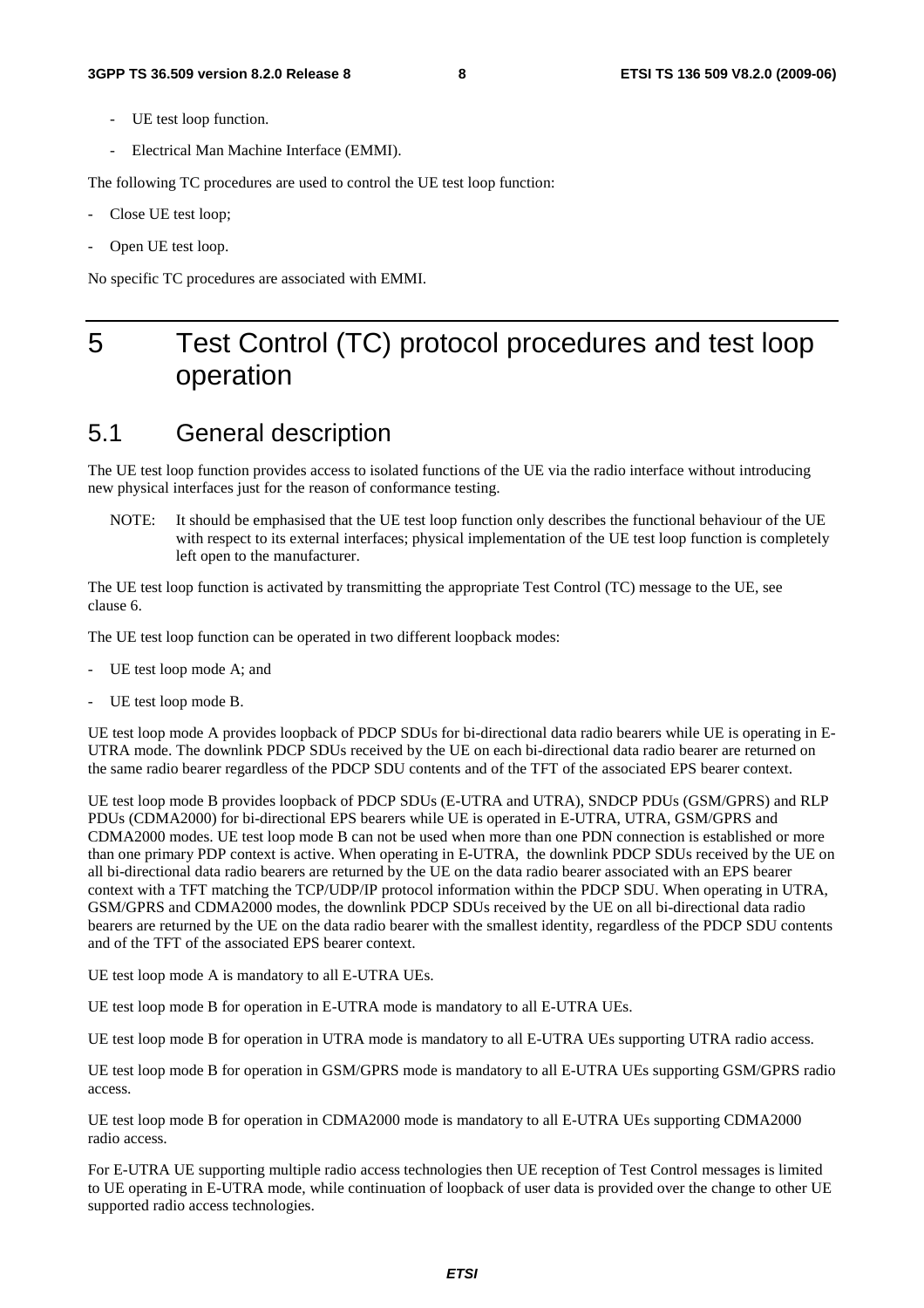UE test loop mode B for operation in UTRA, GSM/GPRS and CDMA2000 mode is only applicable for loopback of user data in PS domain.

The Test Control (TC) entity may be seen as a L3 or a NAS entity.

Figure 5.1-1 shows a functional block diagram of UE test loop function for Test Control (TC) entity and UE test loop mode A. The loopback of PDCP SDUs for UE test loop mode A is specified in sub clause 5.3.3.

Figure 5.1-2 shows a functional block diagram of UE test loop function for Test Control (TC) entity and UE test loop mode B. The loopback of IP PDUs/PDCP SDUs for UE test loop mode B and UE in E-UTRA mode is specified in subclauses 5.3.4.2 and 5.3.4.3.

Figure 5.1-3 shows a functional block diagram of UE test loop function for UE test loop mode B and UE operating in UTRA mode. The loopback of IP PDUs/PDCP SDUs for UE test loop mode B and UE in UTRA mode is specified in subclauses 5.3.4.4 and 5.3.4.5.

Figure 5.1-4 shows a functional block diagram of UE test loop function for UE test loop mode B for UE operating in GSM/GPRS mode. The loopback of IP PDUs/SNDCP SDUs for UE test loop mode B and UE in GSM/GPRS mode is specified in subclauses 5.3.4.6 and 5.3.4.7.

Figure 5.1-5 shows a functional block diagram of UE test loop function for UE test loop mode B for UE operating in CDMA2000 mode. The loopback of IP PDUs/RLP SDUs for UE test loop mode B and UE in CDMA2000 mode is specified in subclauses 5.3.4.8 and 5.3.4.9.

NOTE: ROHC functionality in PDCP Layer 2 is optional for UE implementations.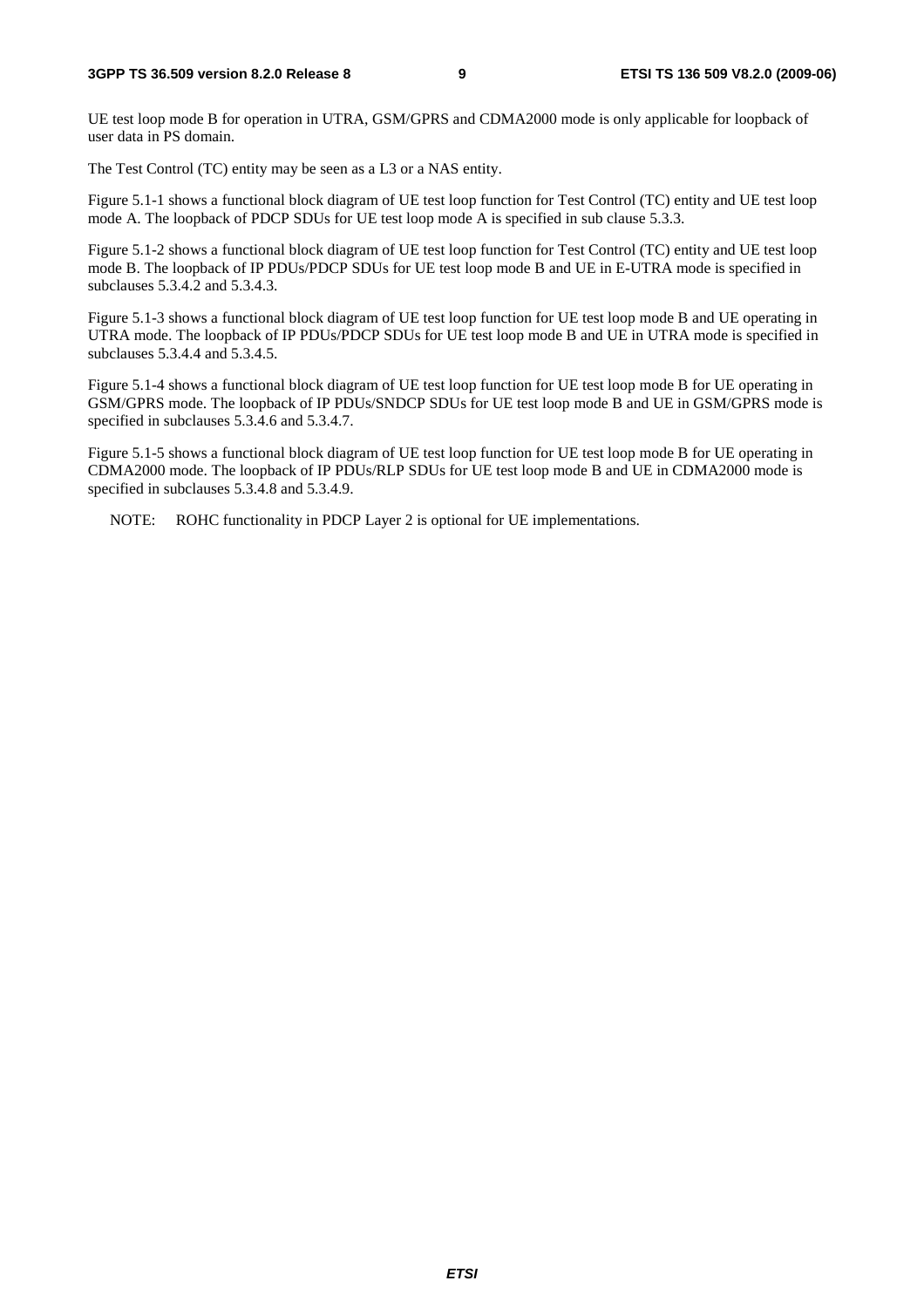

**Figure 5.1-1: Model for Test Control and UE Test Loop Mode A on UE side for E-UTRA**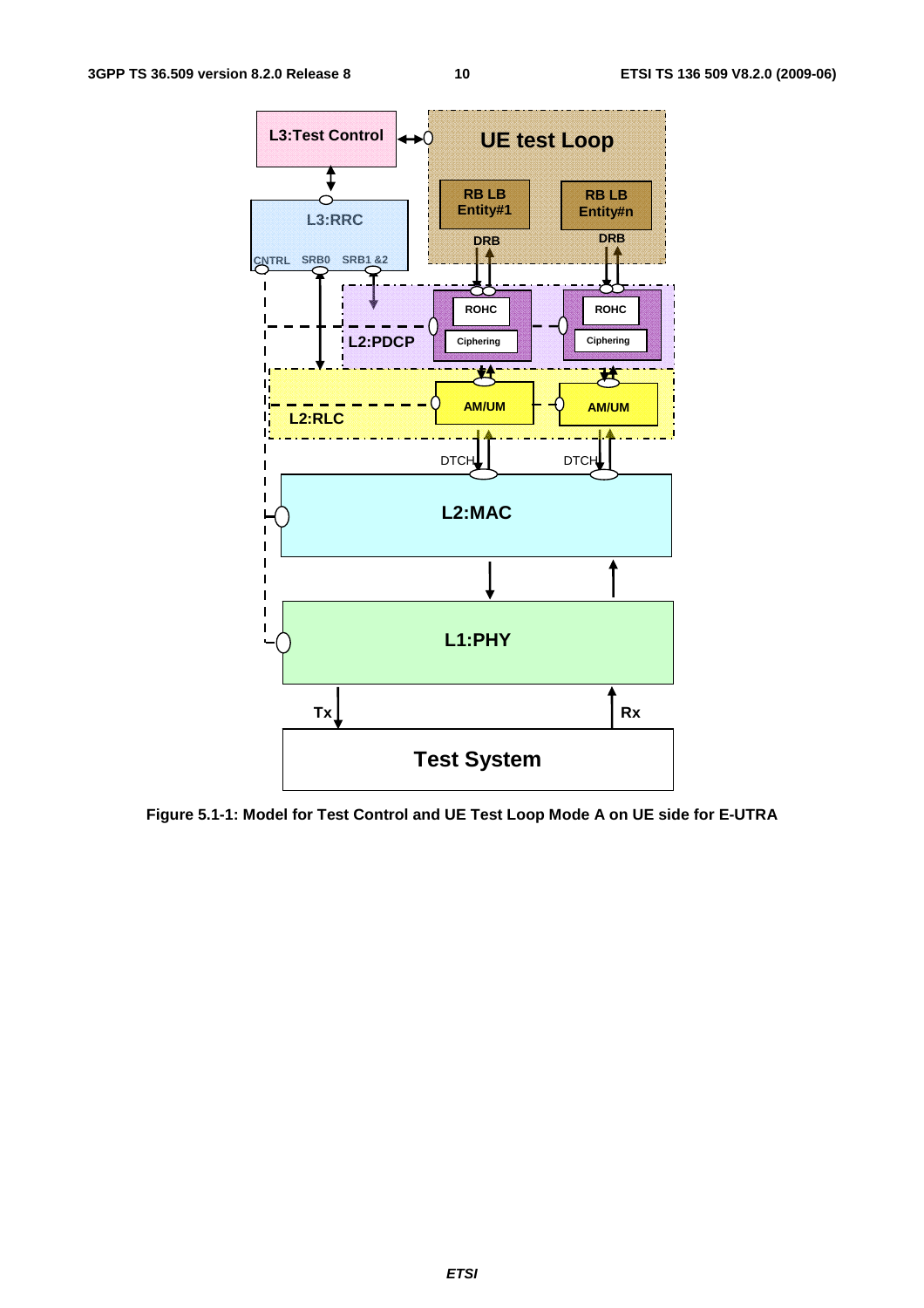

**Figure 5.1-2: Model for Test Control and UE Test Loop Mode B on UE side for E-UTRA**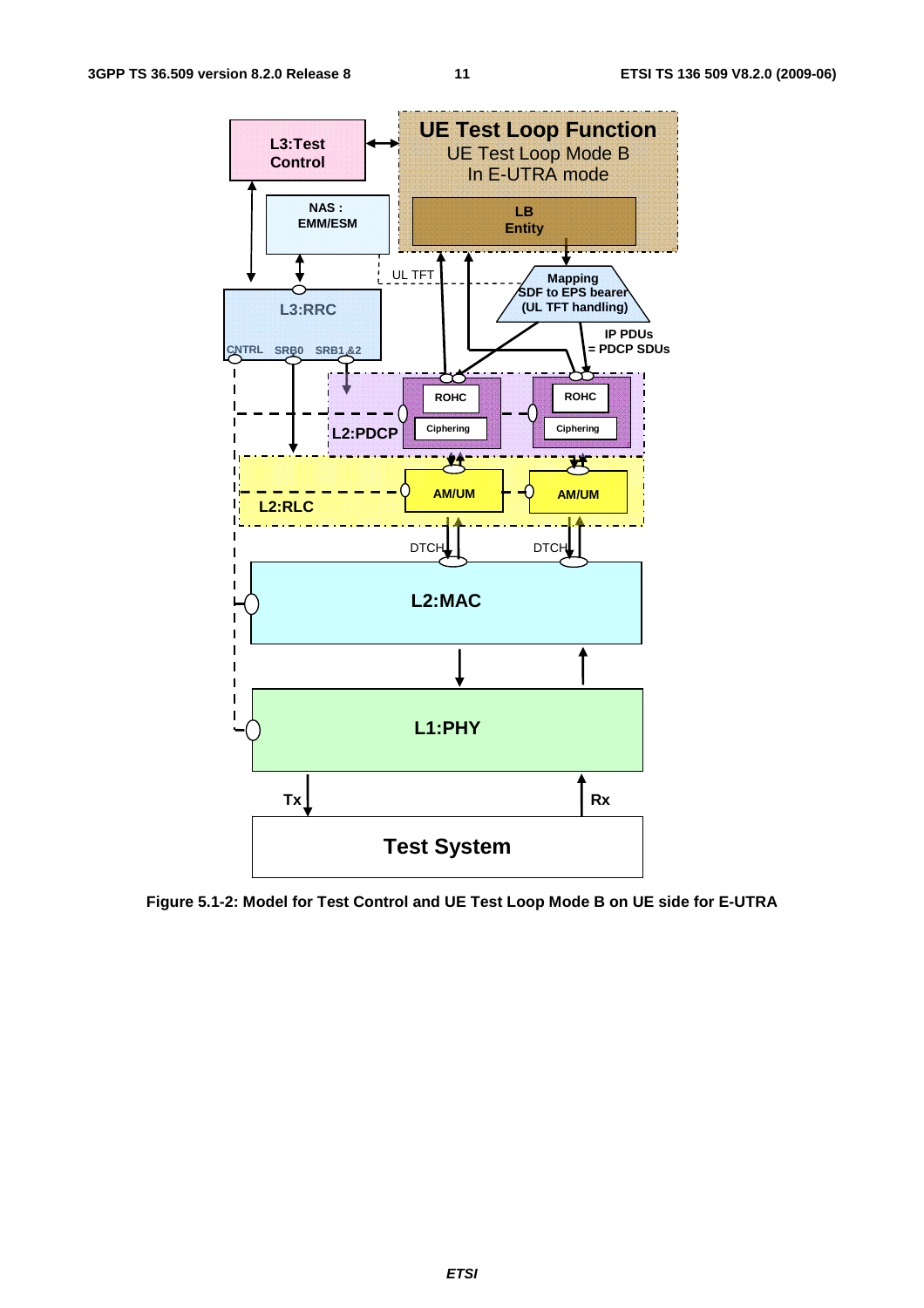

**Figure 5.1-3: Model for UE Test Loop Mode B on UE side for UTRA** 

Editor"s note: It is FFS if the entity handling mapping of SDF to PS bearer in uplink (UL TFT handling) for the UTRA case needs to be included in figure 5.1-3. Currently UE test loop mode B is limited to loopback of a single PS radio bearer in UTRA mode.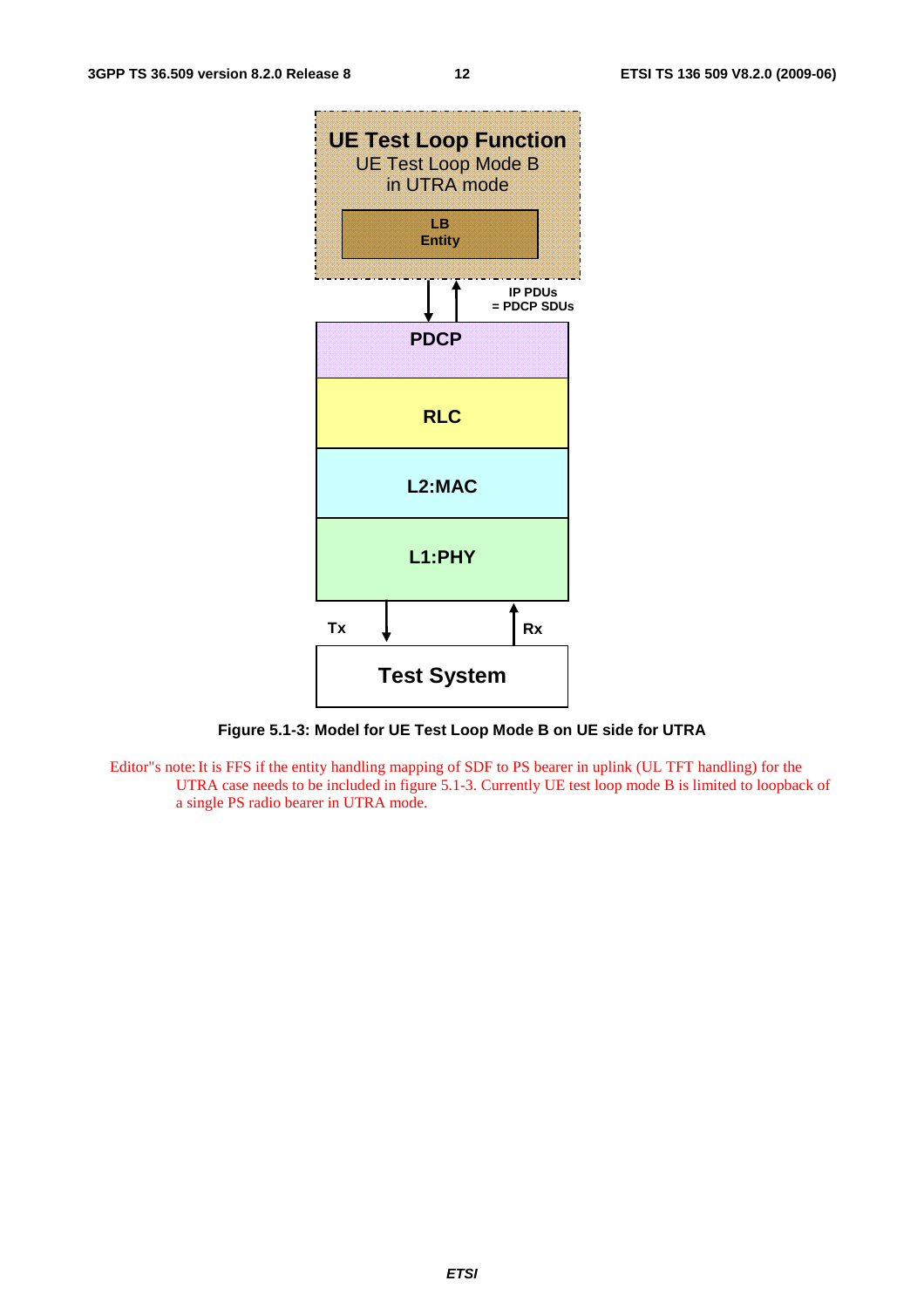

**Figure 5.1-4: Model for UE Test Loop Mode B on UE side for GSM/GPRS** 

Editor"s note: It is FFS if the entity handling mapping of SDF to NSAPI in uplink (UL TFT handling) for the GSM/GPRS case needs to be included in figure 5.1-4. Currently UE test loop mode B is limited to a single PS radio bearer in GSM/GPRS mode.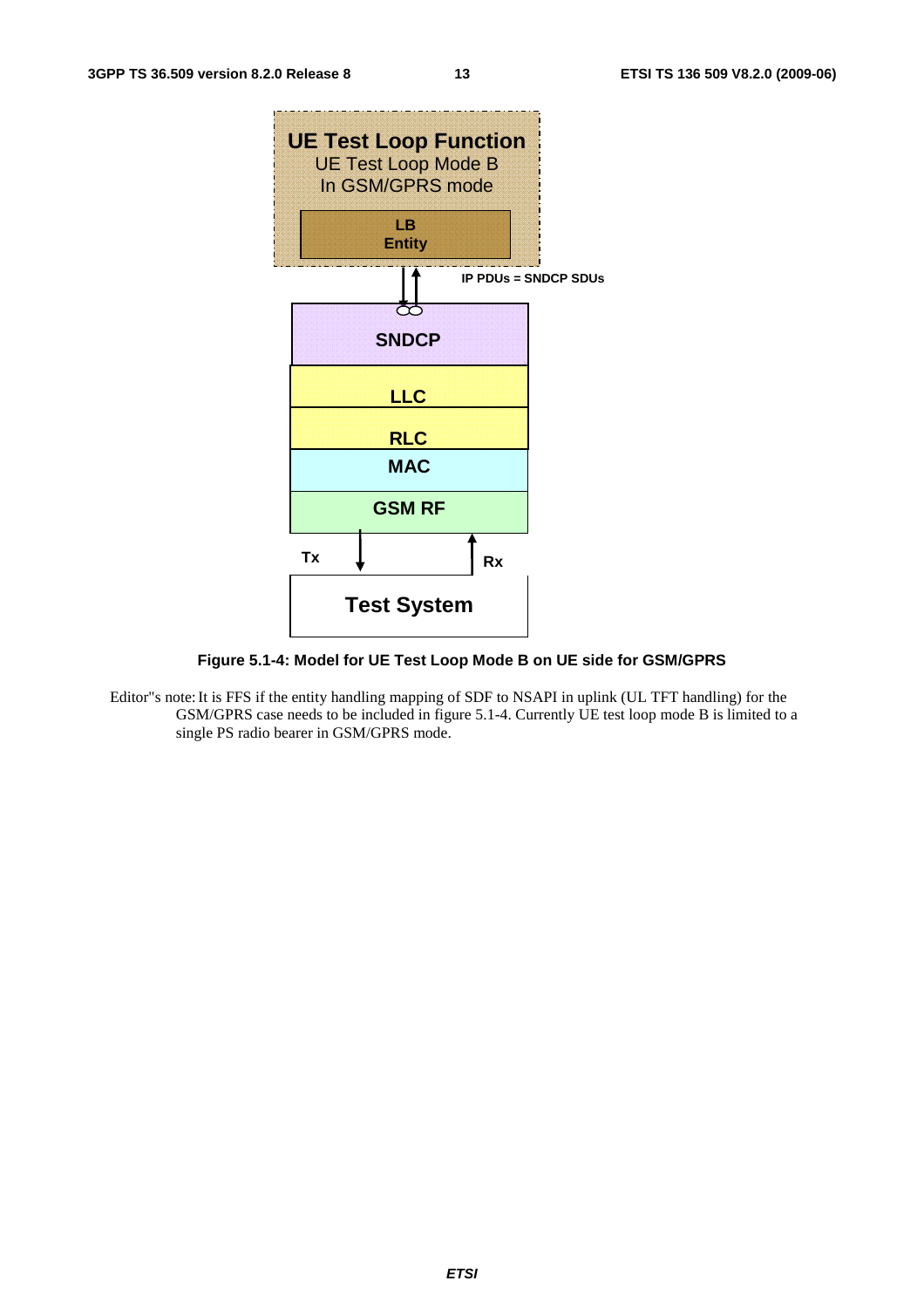

**Figure 5.1-5: Model for UE Test Loop Mode B on UE side for CDMA2000** 

### 5.2 Loopback delay requirement

Editor"s note The loopback delay requirement is FFS. For UE test loop mode A it is expected that the requirement will not be more stringent than it was for UTRA in TS 34.109. For UE test loop mode B it is expected that the timing/delay requirement will be even less stringent.

### 5.3 UE test mode procedures

#### 5.3.1 General

The UE test mode is intended for setting the UE into a test mode where the SS can set up data radio bearers (UE test loop mode A) or EPS bearers (UE test loop mode B) to be terminated in the UE test loop function.

Editor"s note: It is FFS if any specific UE behaviour needs to be specified to prevent that NAS or applications don"t interfere with UE test loop function.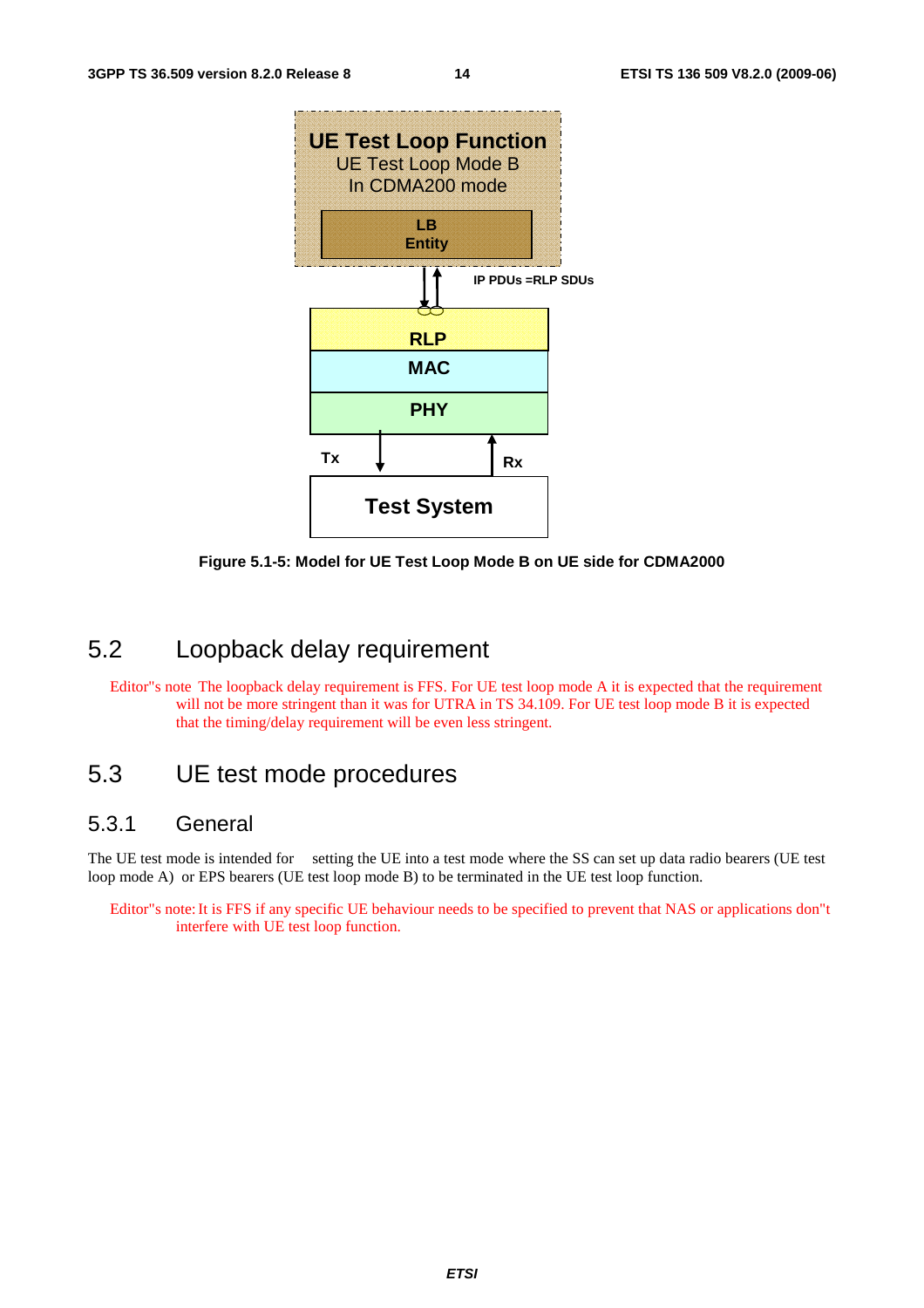### 5.3.2 Activate UE test mode



**Figure 5.3.2-1: Activate UE test mode procedure** 

#### 5.3.2.1 General

The SS uses the activate UE test mode procedure to get the UE into a test mode where the SS can set up one or more sets of data radio bearers, associated EPS bearer context (UE test loop mode A) or EPS bearers (UE test loop mode B) before commanding the UE to terminate them in the UE test loop function. The activation of the UE test loop function in UE test loop mode A or UE test loop mode B will control if the UE is terminating the data radio bearers or the EPS bearers in the UE test loop function.

#### 5.3.2.2 Initiation

The SS can activate the UE test mode when UE is in E-UTRA connected state.

The SS requests the UE to activate the UE test mode by transmitting an ACTIVATE TEST MODE message.

#### 5.3.2.3 Reception of ACTIVATE TEST MODE message by UE

When receiving the ACTIVATE TEST MODE message the UE shall:

1> if a default EPS bearer context is already activated:

2> the UE behaviour is unspecified.

1> else:

2>- activate the UE test mode;

#### 2>- send ACTIVATE TEST MODE COMPLETE message.

When the UE test mode is active, the UE shall:

- 1> accept any request to establish a data radio bearer with an associated EPS bearer context, both included in the same RRC message, and within the radio access capabilities of the UE;
- 1> if neither test loop mode A operation nor test loop mode B operation is ongoing:

2> not transmit any uplink PDCP SDU on any DRB.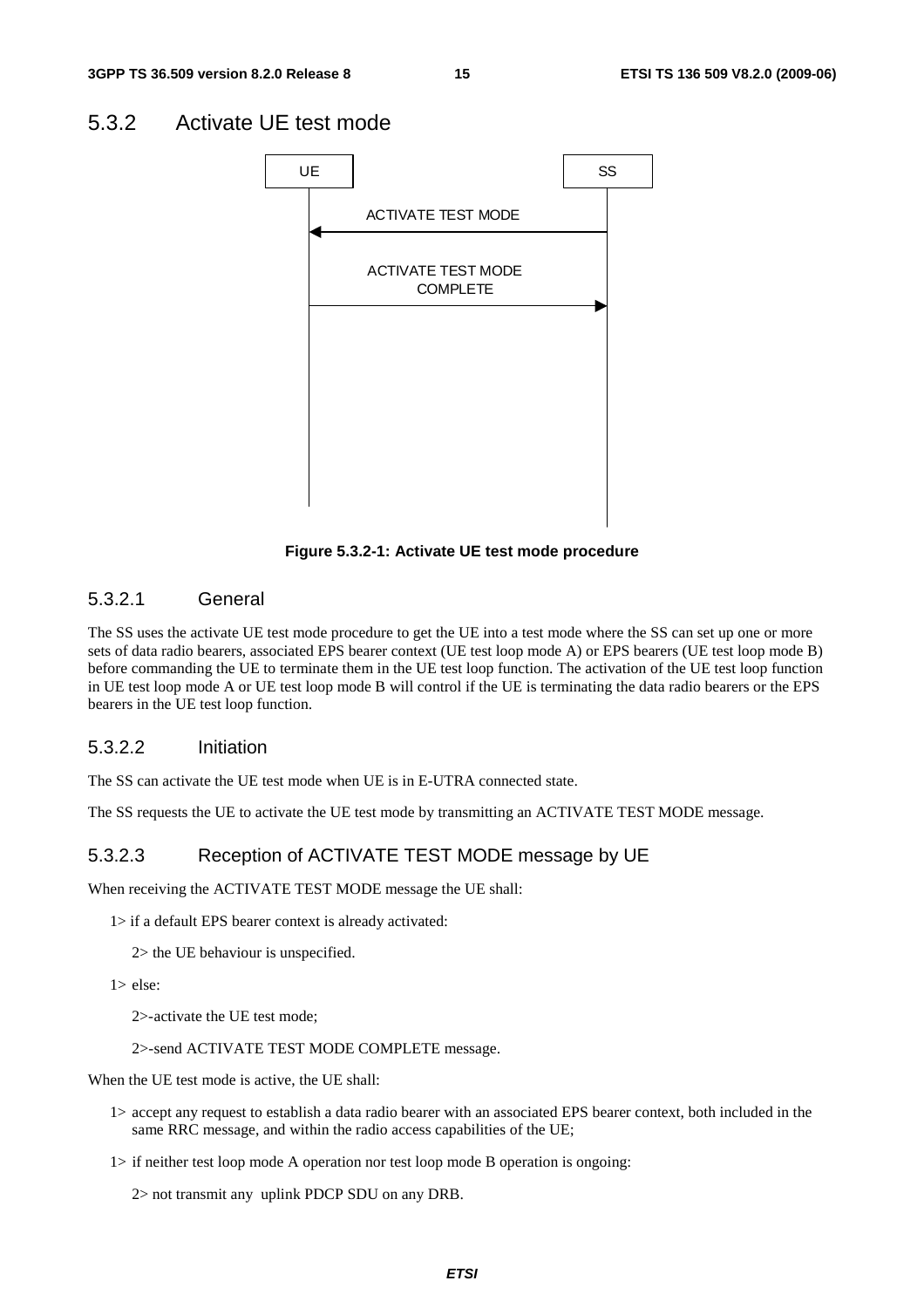### 5.3.3 Deactivate UE test mode



**Figure 5.3.3-1: Deactivate UE test mode procedure** 

#### 5.3.3.1 General

The purpose of this procedure is to deactivate the UE test mode and return UE to normal operation.

#### 5.3.3.2 Initiation

The SS can deactivate the UE test mode when UE is in E\_UTRA connected state and the UE test mode is active. The SS requests the UE to deactivate the UE test mode by transmitting a DEACTIVATE TEST MODE message.

#### 5.3.3.3 Reception of DEACTIVATE TEST MODE message by UE

When receiving the DEACTIVATE TEST MODE message the UE shall:

1>deactivate the UE test mode;

1>send a DEACTIVATE TEST MODE COMPLETE message.

### 5.4 UE test loop procedures

### 5.4.1 General

The UE test loop function is intended for:

- E-UTRA RF receiver and transmitter testing to generate data transfer in downlink and uplink.
- E-UTRA layer 2 (MAC, RLC, PDCP) and data radio bearer testing to generate data transfer in downlink and uplink.
- EPC and E-UTRA layer 3 testing to verify data transfer continuation over RRC and EPC procedures.
- EPC NAS user-plane testing to verify uplink TFT handling.

- E-UTRA/EPC Inter-system testing to verify data transfer continuation over Inter-system change procedures to and from UTRA, GSM/GPRS and CDMA2000.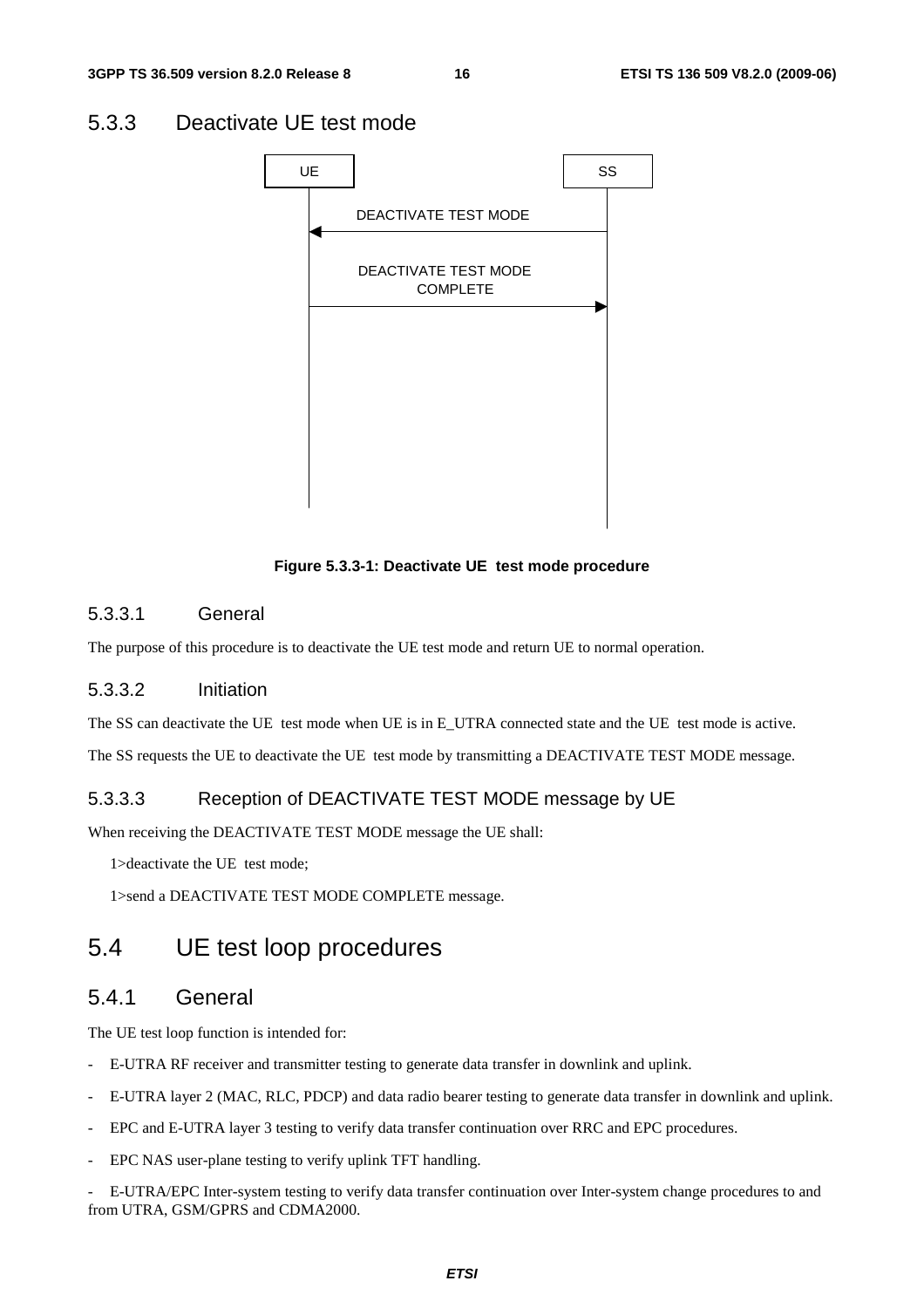### 5.4.2 Close UE test loop



**Figure 5.4.2-1: Close UE test loop procedure** 

#### 5.4.2.1 General

The SS uses the close UE test loop procedure to start the UE Test Loop function in the UE while in E-UTRA mode.

A prerequisite for UE test loop mode A is that at least one bi-directional data radio bearer has been established between SS and UE.

A prerequisite for UE test loop mode B is that at least one EPS bearer context has been established between SS and UE.

The UE shall provide for normal layer 1, layer 2, RRC, EMM and ESM functionality while the UE test loop function is active. This includes (but is not limited to) handover procedures and normal disconnection of the data radio bearer.

For UE test loop mode A the loopback shall be maintained across handovers within E-UTRA, but after data radio bearer release, the loopback shall cease to exist.

For UE test loop mode B the loopback shall be maintained across handovers within E-UTRA and between radio access system (E-UTRA to/from UTRA, E-UTRA to/from GSM/GPRS and E-UTRA to/from CDMA2000). This means that any buffered IP PDUs in the UE test loop function at the time of the intra- or inter-system change shall be kept in the UE test loop function and being scheduled for transmission transparently to the intra- or inter-system change.

#### 5.4.2.2 Initiation

The SS can request the UE to close a test loop in mode A if at least one bi-directional data radio bearer is established and the UE test mode is active.

The SS can request the UE to close a test loop in mode B if at least one EPS bearer is established and the UE test mode is active.

The SS requests the UE to close its UE test loop mode A or UE test loop mode B test loop(s) by transmitting a CLOSE UE TEST LOOP message.

#### 5.4.2.3 Reception of CLOSE UE TEST LOOP message by the UE

When receiving the CLOSE UE TEST LOOP message the UE shall:

1>- if UE test loop mode A has been selected;

2>- if no bi-directional data radio bearers are established or if the UE test mode is not active; or

2>- if test loop mode A or test loop mode B operation is already closed on one or more data radio bearers:

3>- the UE behaviour is unspecified

 $2$  >-else:

3> for LB\_ID=0 to MAX\_ ModeA\_LB-1\_entities:

4> set DRB\_ID(LB\_ID) to 0 (indicate no DRB mapped)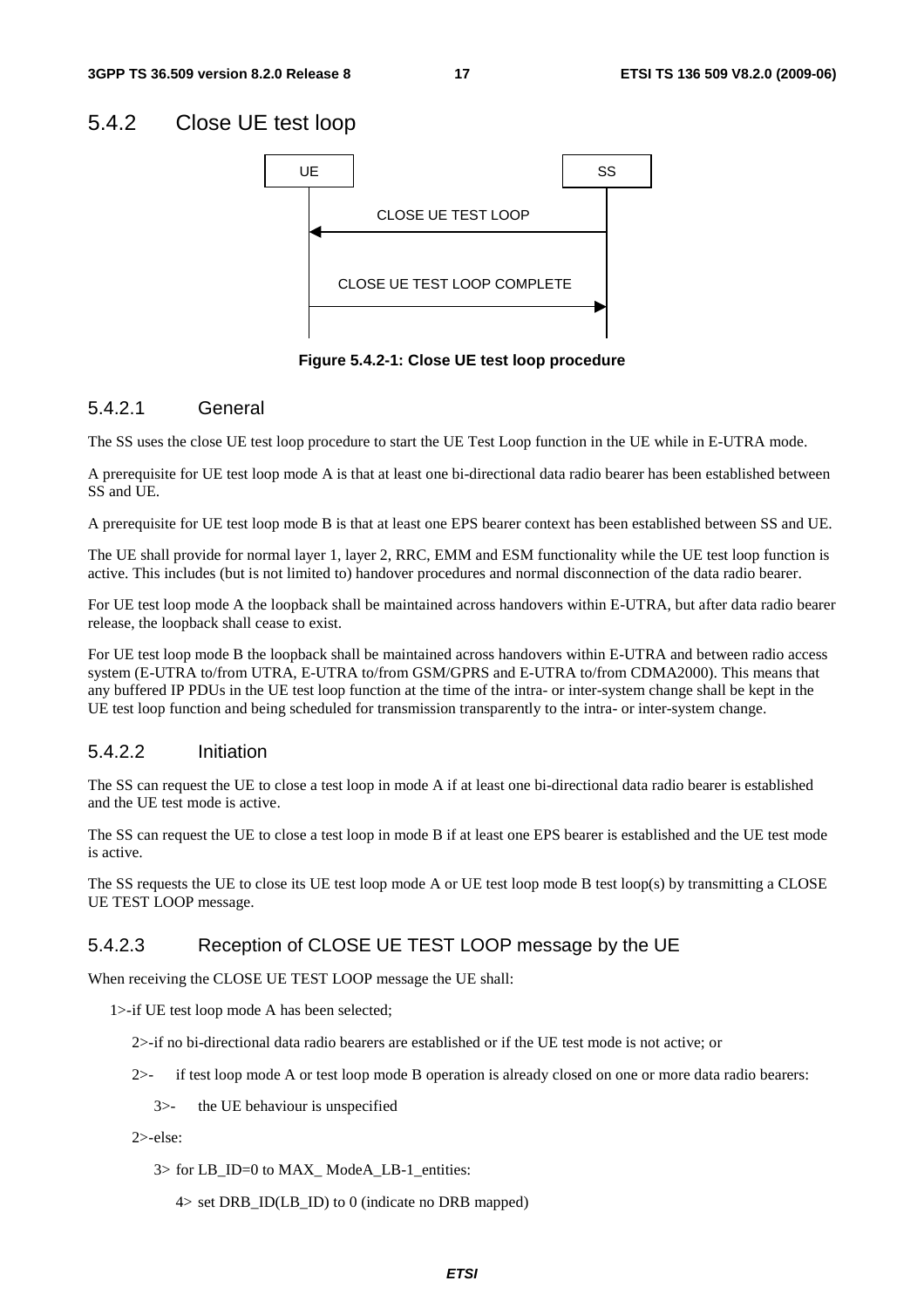$4>$  set UL\_PDCP\_SDU\_scaling(LB\_ID) to FALSE

- $3>$  set LB\_ID to 0
- 3> for each established bi-directional data radio bearer in ascending order and starting with the data radio bearer with the lowest configured Data Radio bearer identity number:
	- 4> if LB\_ID is less than MAX\_ ModeA\_LB\_entities:
		- 5> set DRB\_ID(LB\_ID) to the Data Radio bearer identity number
		- 5> increment LB\_ID by 1
	- 4> else:
		- 5> the UE behaviour is unspecified
- 3> if the UE test loop mode A setup IE is included:
	- 4> for each LB Setup DRB IE in the LB setup list of the UE test loop mode A setup IE:
		- 5>-for LB ID=0 to MAX ModeA LB entities-1:
			- $6$  if DRB ID(LB ID) is equal to the Data Radio bearer identity number parameter of the LB Setup DRB IE:
				- 7>- if the LB Setup DRB(LB\_ID) IE is included:
				- 7>- set UL\_PDCP\_SDU\_scaling(LB\_ID) to TRUE
				- 7>- set UL\_PDCP\_SDU\_size(LB\_ID) to UL PDCP SDU size parameter of the LB Setup DRB(LB\_ID) IE
- 3>perform the UE actions for UE Test Loop Mode A operation as specified in subclause 5.4.3; and
- 3>send CLOSE UE TEST LOOP COMPLETE message (the loopback shall be operational prior to the sending of the acknowledgement).

1>- else if UE test loop mode B has been selected;

- 2>- if no EPS bearer is established or if the UE test mode is not active; or
- 2>- if the test loop is already active on one or more EPS bearers:
	- 3>- the UE behaviour is unspecified.
- 2>- otherwise:

#### 3>- set TEST\_LOOP\_MODE\_B\_ACTIVE to TRUE

- 3> set timer T\_delay\_modeB to the value of IP PDU delay timer parameter of the UE test loop mode B IE;
- 3>- if the IP PDU delay timer parameter of the UE test loop mode B IE has a value larger than zero:

4>- set BUFFER\_IP\_PDUs to TRUE

3>- else:

 $4$  >-set BUFFER\_IP\_PDUs = FALSE

- 3>perform the UE actions for UE Test Loop Mode B operation as specified in subclause 5.4.4 and 5.4.4.1 to 5.4.4.11; and
- 3>- send CLOSE UE TEST LOOP COMPLETE message (the loopback shall be operational prior to the sending of the acknowledgement).

 $1$  $>$ -else;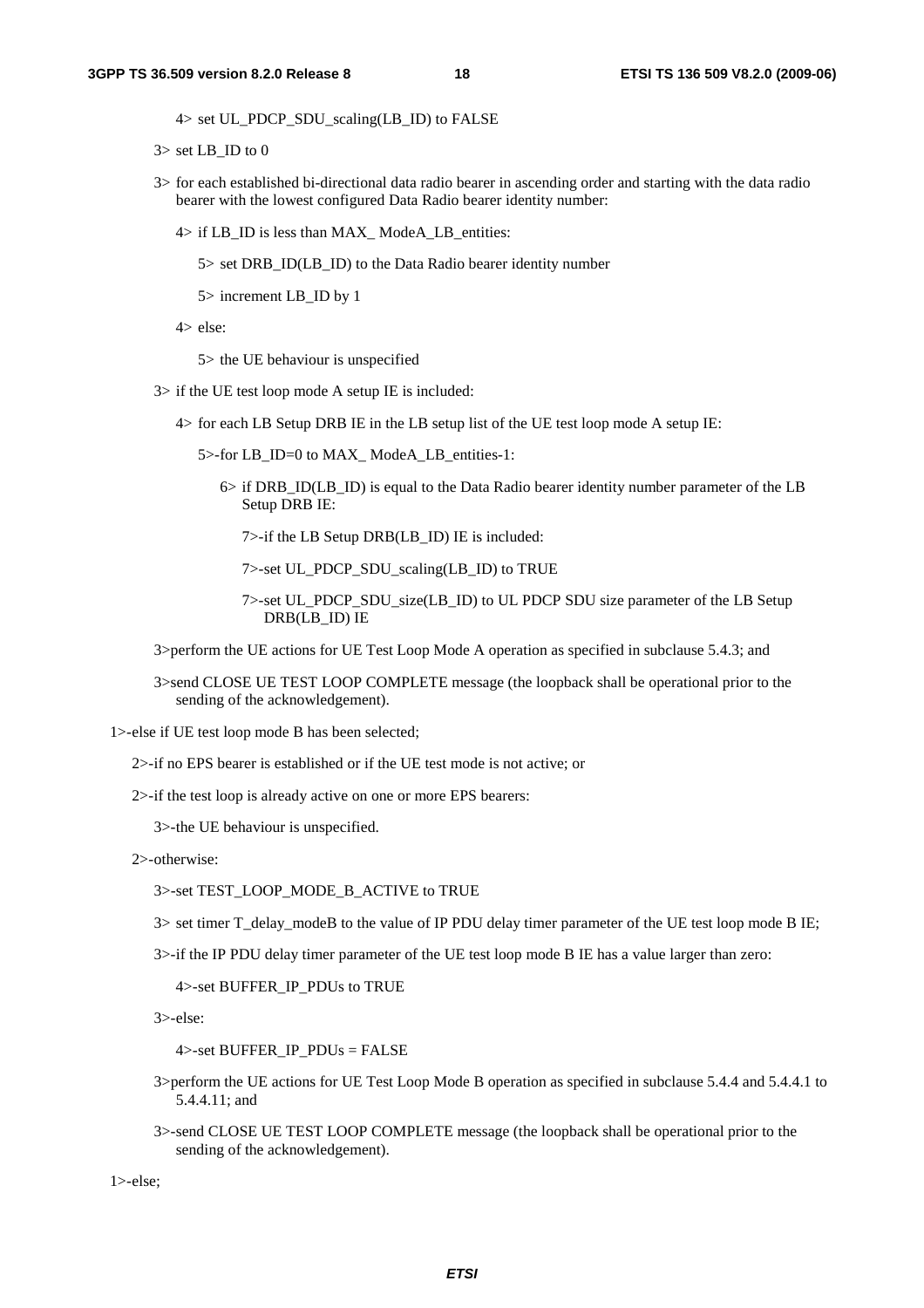2>- the UE behaviour is unspecified.

### 5.4.3 UE test loop mode A operation

When operating in E-UTRA mode and UE Test Loop Mode A is active and UE is receiving a PDCP SDU for the loopback entity identified by LB ID the UE shall:

1>-if UL\_PDCP\_SDU\_scaling(LB\_ID) is FALSE:

2>- take the PDCP SDU from the output of the PDCP service access point (SAP) and input to the correspondent PDCP SAP in uplink and transmit, see Figure 5.4.3-1.

1>- else:

2>-if UL\_PDCP\_SDU\_size(LB\_ID) = 0:

3>- discard the PDCP SDU (no data is returned).

2>- else:

- $3$  if the size of the received PDCP SDU in downlink is equal to UL\_PDCP\_SDU\_size(LB\_ID):
	- 4>- take the PDCP SDU from the output of the PDCP SAP and input to the correspondent PDCP SAP in uplink and transmit, see Figure 5.4.3-1.
- 3>-else if the size of the received PDCP SDU in downlink is bigger than UL\_PDCP\_SDU\_size(LB\_ID):
	- 4>-create a UL PDCP SDU of size UL PDCP SDU size(LB ID) by taking the first K bits of the received PDCP SDU in downlink PDCP SAP, where K is equal to UL\_PDCP\_SDU\_size(LB\_ID) and input to the correspondent PDCP SAP in uplink and transmit, see Figure 5.4.3-2.

3>- else if the size of the received PDCP SDU in downlink is less than UL\_PDCP\_SDU\_size(LB\_ID):

4>- create a UL PDCP SDU of size UL\_PDCP\_SDU\_size(LB\_ID) by repeating the data received in downlink PDCP SDU in downlink to fill the UL PDCP SDU (truncating the last block if necessary), see Figure 5.4.3-3.

In both RLC AM and UM modes, UE shall be able to buffer minimum of [10kbytes] of UL PDCP SDU blocks. The UE shall discard the UL PDCP SDU block if its buffer capacity for UL PDCP SDU blocks is exceeded. The UE shall perform the discard either by the loopback entity or the UL PDCP entity.

Editor"s note: The value for minimum UL PDCP SDU buffer size is preliminary set to 10kByte. The value is for further study to secure that the required buffer size is enough to cover all RF testing scenarios and UE categories.



**Figure 5.4.3-1: Loop back of PDCP SDU (DL PDCP SDU size = UL PDCP SDU size = N)**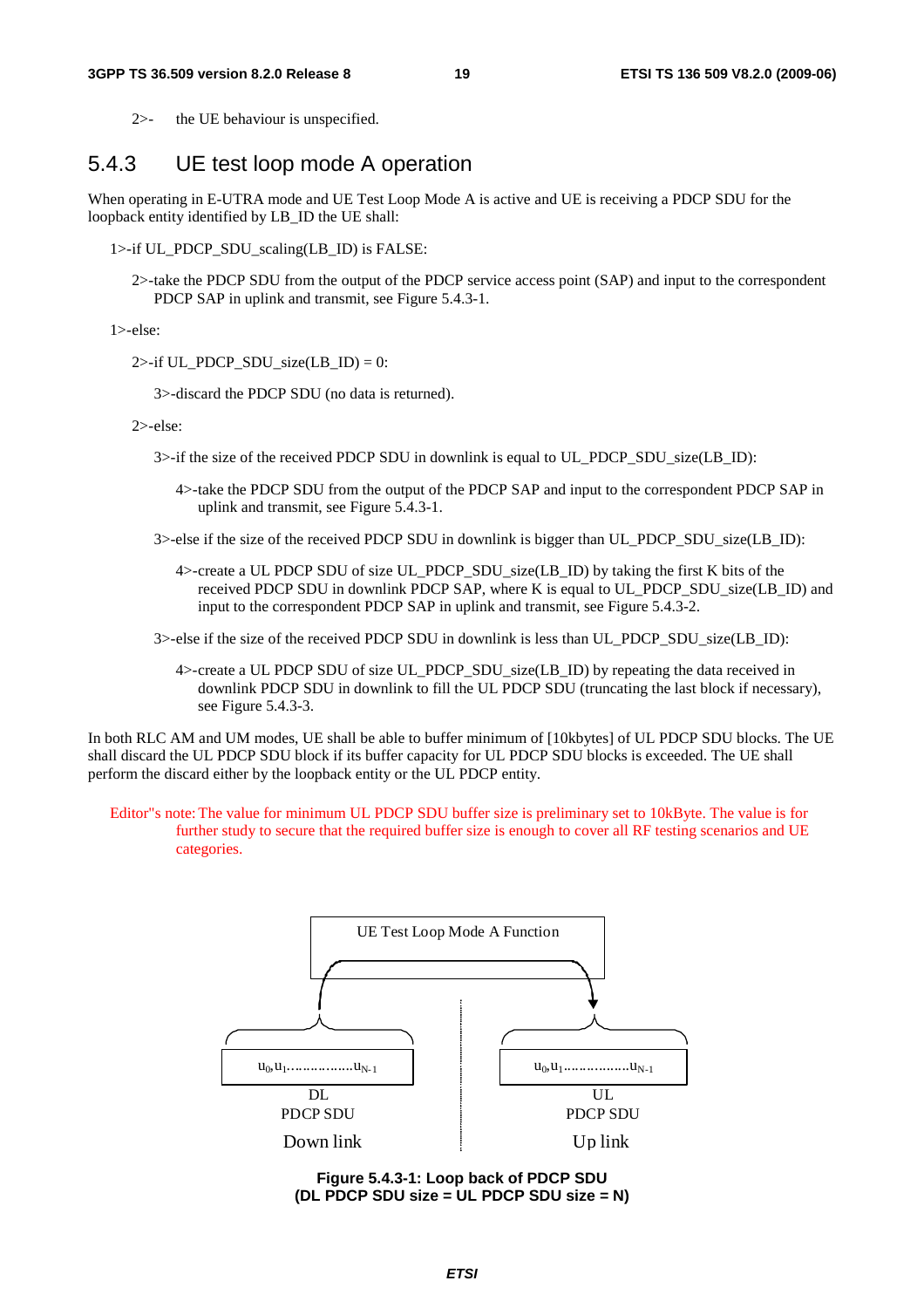

#### **Figure 5.4.3-2: DL > UL PDCP SDU block size (DL PDCP SDU size = N, UL PDCP SDU size = K)**



**Figure 5.4.3-2: DL < UL PDCP SDU block size (DL PDCP SDU size = N, UL PDCP SDU size = 2\*N + K)** 

### 5.4.4 UE test loop mode B operation

#### 5.4.4.1 UE test loop mode B IP PDU buffer size requirement

For UE test loop mode B, when the received IP PDU does not fit in the UE test loop buffer, the UE shall discard the IP PDU. For UE test loop mode B the minimum total IP PDU buffer size supported by the UE shall be [12160 bits].

Editor"s note: The value for minimum IP PDU buffer size is FFS, preliminary value set to 12160 bits correspondent to 1520 octets (maximum SDU size as specified in 24.008).

#### 5.4.4.2 Reception of IP PDUs when UE is in E-UTRA mode

When UE receives a PDCP SDU (=IP PDU) when UE is operating in E-UTRA mode and has UE Test Loop Mode B active the UE shall:

1>-if T\_delay\_modeB timer is running:

2>- buffer the received PDCP SDU

1>- else

2>- if BUFFER\_IP\_PDUs is TRUE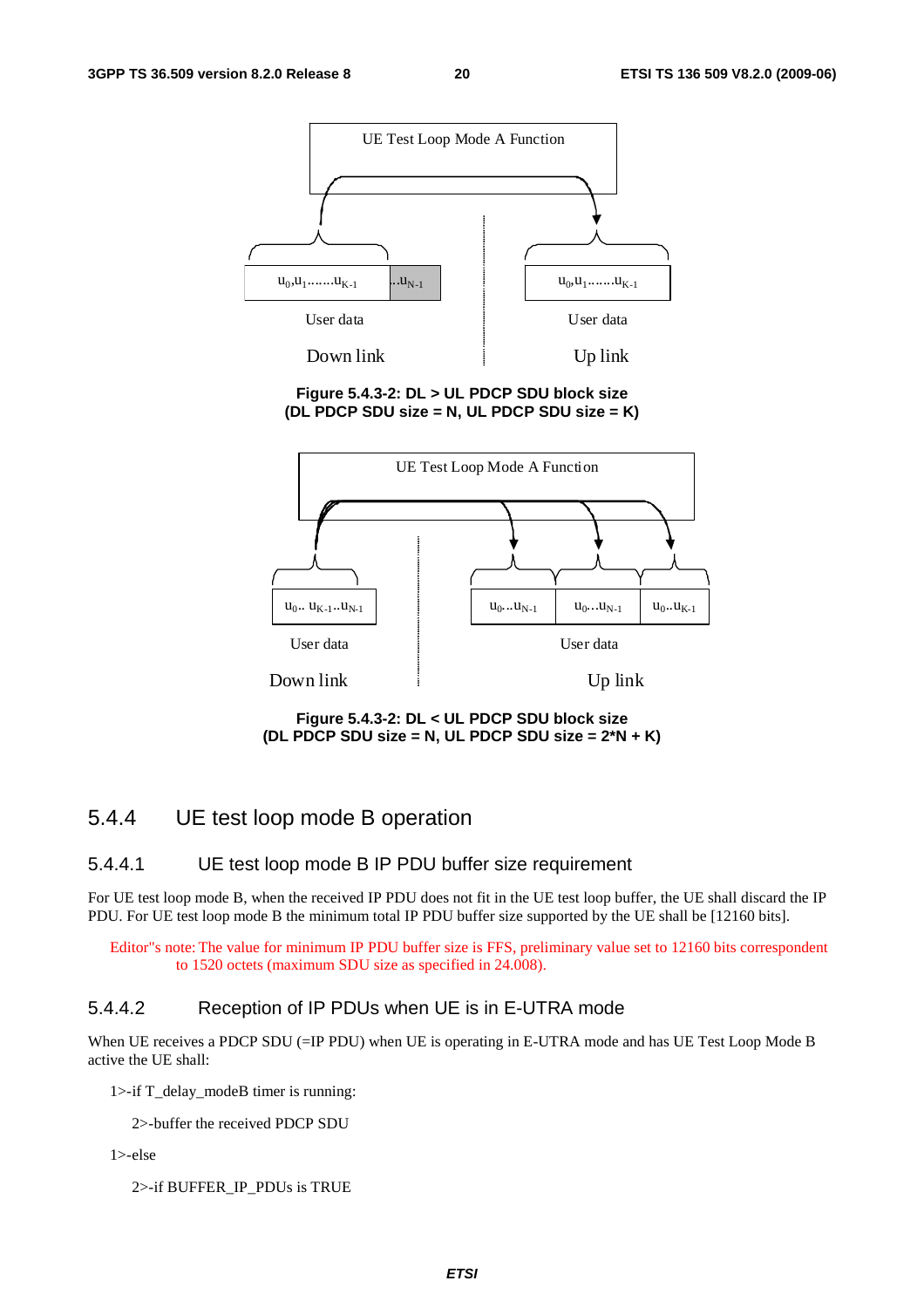3>- buffer the received PDCP SDU

3>- Start T\_delay\_modeB timer

 $2$  > -else

- 3>- submit the received PDCP SDU without any modification of the IP header to the UL TFT handling service access point (SAP) for transmission in uplink. See note 1.
- NOTE: The UL TFT function in the UE is mapping IP PDUs received from SDF to EPS bearer/radio bearer as configured by SS in the UL TFT IE sent as part of the EPS bearer establishment procedures. See figure 5.1-2.

#### 5.4.4.3 Expiry of T\_delay\_modeB timer when UE is in E-UTRA mode

When timer T\_delay\_modeB expires when UE is operating in E-UTRA mode and has UE Test Loop Mode B active the UE shall:

1>- submit the buffered PDCP SDUs in the same order as received (first-in-first-out) and without any modification of the IP header to the UL TFT handling service access point (SAP) for transmission in uplink. See note 1.

1>- set BUFFER\_IP\_PDUs to FALSE

- NOTE 1: The UL TFT function in the UE is mapping IP PDUs received from SDF to EPS bearer/radio bearer as configured by SS in the UL TFT IE sent as part of the EPS bearer establishment procedures. See figure 5.1-2.
- NOTE 2: After the PDCP SDU buffer becomes empty the loopback will return any received PDCP SDU in uplink directly as specified in clause 5.4.4.2. In order to reactivate the loopback delay and PDCP SDU buffering the SS shall deactivate UE test loop B function first.

#### 5.4.4.4 Reception of IP PDUs when UE is in UTRA mode

When UE receives a PDCP SDU when UE is operating in UTRA mode and has UE Test Loop Mode B active the UE shall:

1>- if T\_delay\_modeB timer is running:

2>- buffer the received PDCP SDU

1>- else

2>- if BUFFER\_IP\_PDUs is TRUE

3>- buffer the received PDCP SDU

3>- Start T\_delay\_modeB timer

2>- else

3>- submit the received PDCP SDU without any modification of the IP header [to the PDCP service access point (SAP) for transmission in uplink on the radio bearer with the lowest radio bearer identity number].

Editor"s note: It is FFS at which layer the PDCP PDU is submitted for transmission, directly to the PDCP SAP or to the UL TFT handling service access point (SAP) for transmission in uplink on the EPS bearer/radio bearer as configured by SS in the UL TFT IE sent as part of the radio bearer establishment procedure.

#### 5.4.4.5 Expiry of T\_delay\_modeB timer when UE is in UTRA mode

When timer T\_delay\_modeB expires when UE is operating in UTRA mode and has UE Test Loop Mode B active the UE shall:

1>- submit the buffered IP PDUs in the same order as received (first-in-first-out) and without any modification of the IP header [to the PDCP service access point (SAP) for transmission in uplink on the radio bearer with the lowest radio bearer identity number].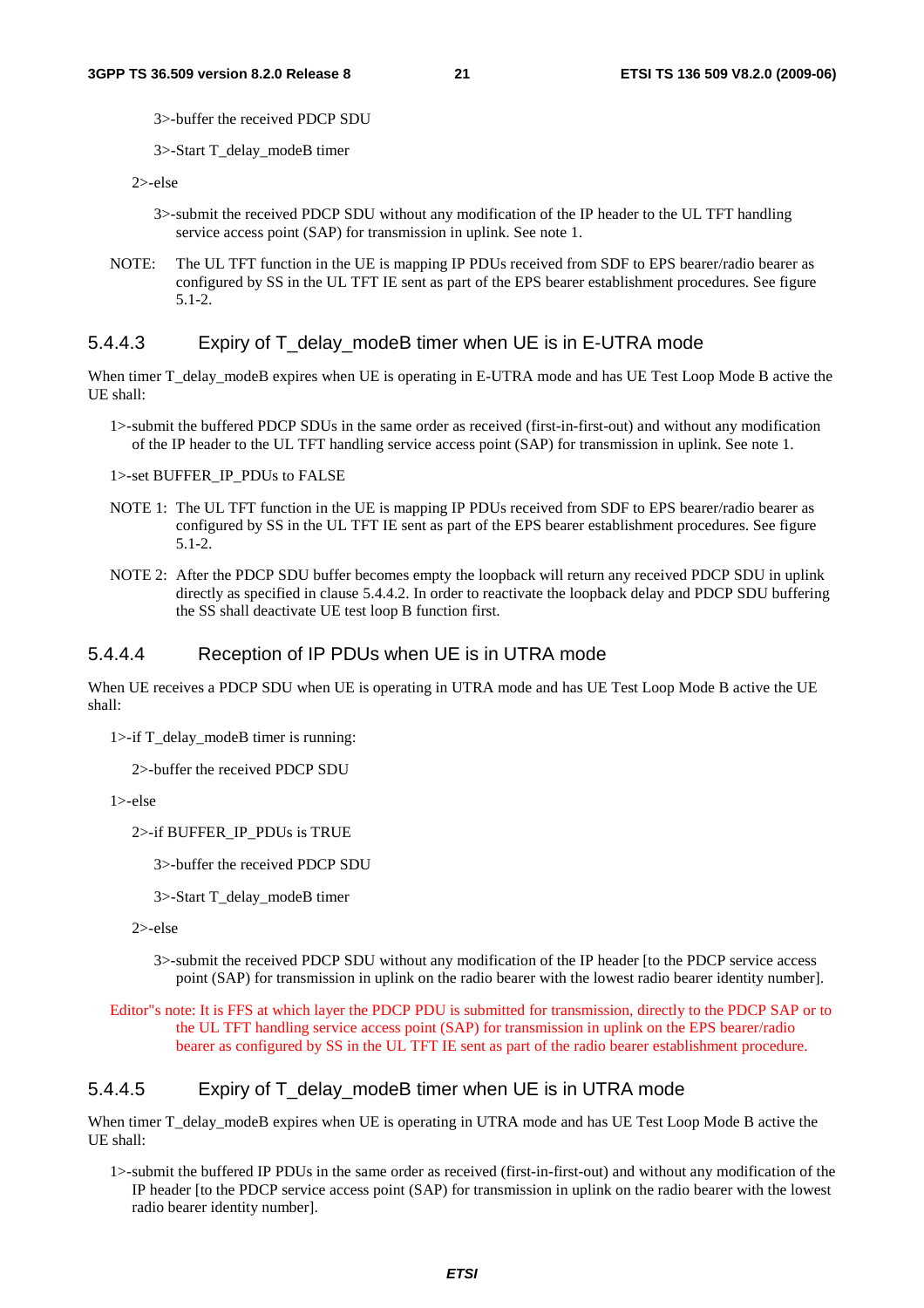1>- set BUFFER\_IP\_PDUs to FALSE.

- Editor"s note: It is FFS at which layer the PDCP PDU is submitted for transmission, directly to the PDCP SAP or to the UL TFT handling service access point (SAP) for transmission in uplink on the EPS bearer/radio bearer as configured by SS in the UL TFT IE sent as part of the radio bearer establishment procedure.
- NOTE: After the IP PDU buffer becomes empty the loopback will return any received PDCP SDU in uplink directly as specified in clause 5.4.4.4. In order to reactivate the loopback delay and PDCP SDU buffering the SS shall deactivate UE test loop B function and UE shall return to E-UTRA mode first.

#### 5.4.4.6 Reception of IP PDUs when UE is in GSM/GPRS mode

When UE receives a SNDCP SDU when UE is operating in GSM/GPRS mode and has UE Test Loop Mode B active the UE shall:

1>- if T\_delay\_modeB timer is running:

2>- buffer the received SNDCP SDU.

1>-else

2>-if BUFFER\_IP\_PDUs is TRUE;

3>- buffer the received SNDCP SDU;

3>- Start T\_delay\_modeB timer.

2>-else

- 3>- submit the received SNDCP SDU without any modification of the IP header to the SNDCP service access point (SAP) for transmission in uplink.
- Editor's note: It is FFS on which NSAPI the SNDCP SDU is submitted (i.e. a fixed NSAPI value or a value determined by the uplink TFT handling function).

#### 5.4.4.7 Expiry of T\_delay\_modeB timer when UE is in GSM/GPRS mode

When timer T\_delay\_modeB expires when UE is operating in GSM/GPRS mode and has UE Test Loop Mode B active the UE shall:

1>- submit the buffered IP PDUs without any modification of the IP header in the same order as received (first-infirst-out), to the SNDCP service access point (SAP) for transmission in uplink.

1>- set BUFFER\_IP\_PDUs to FALSE

Editor's note: It is FFS on which NSAPI the SNDCP SDU is submitted (i.e. a fixed NSAPI value or a value determined by the uplink TFT handling function).

NOTE: After the IP PDU buffer becomes empty the loopback will return any received SNDCP SDU in uplink directly as specified in clause 5.4.4.6. In order to reactivate the loopback delay and SNDCP SDU buffering the SS shall deactivate UE test loop B function and UE shall return to E-UTRA mode first.

#### 5.4.4.8 Reception of IP PDUs when UE is in CDMA2000 mode

When UE receives a RLP SDU when UE is operating in CDMA2000 mode and has UE Test Loop Mode B active the UE shall:

1>- if T\_delay\_modeB timer is running:

2>- buffer the received RLP SDU

 $1$ >-else

2>- if BUFFER\_IP\_PDUs is TRUE

3>- buffer the received RLP SDU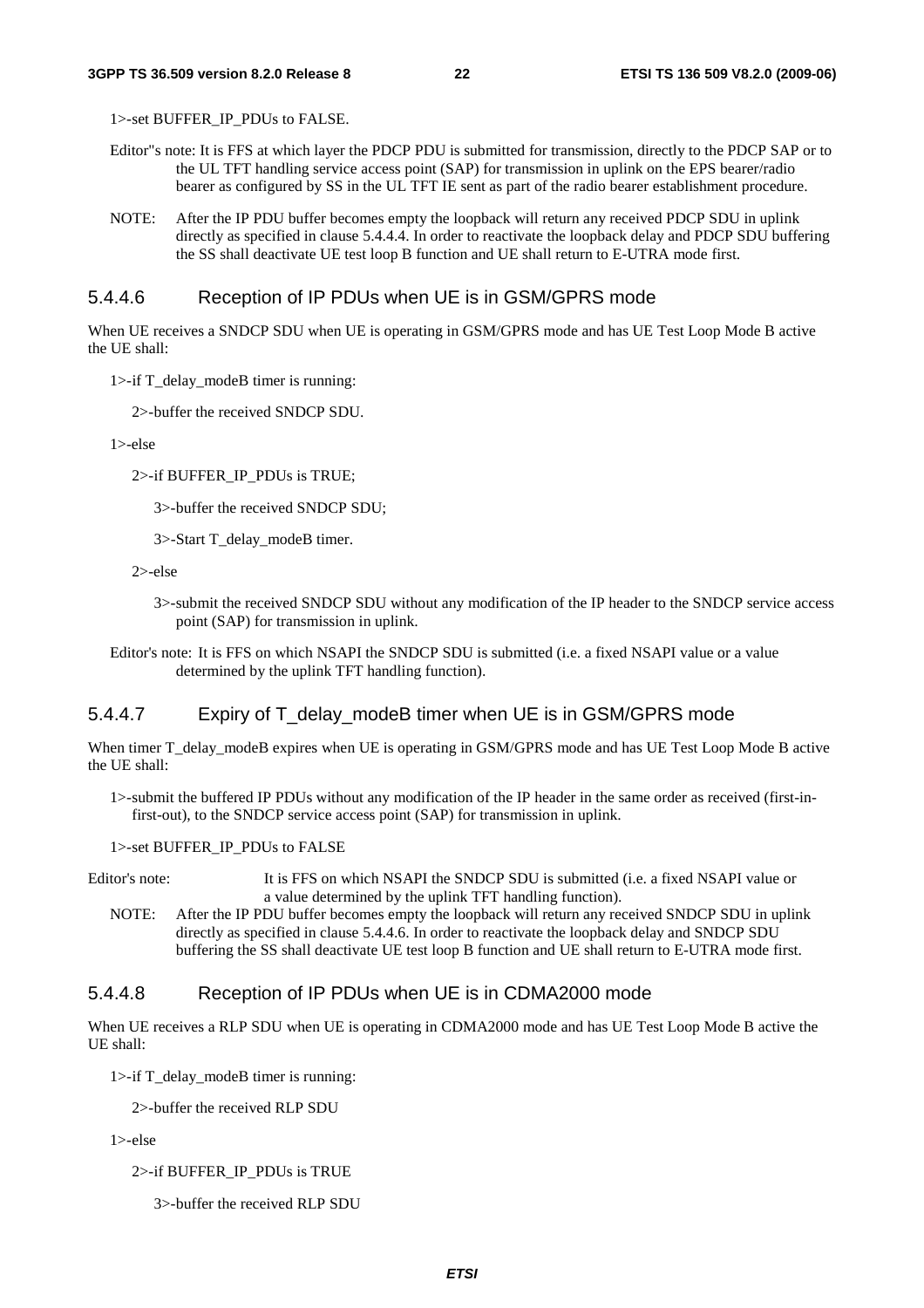3>- Start T\_delay\_modeB timer

 $2$  > -else

3>- submit the received RLP SDU without any modification of the IP header to the RLP service access point (SAP) for transmission in uplink.

#### 5.4.4.9 Expiry of T\_delay\_modeB timer when UE is in CDMA2000 mode

When timer T\_delay\_modeB expires when UE is operating in CDMA2000 mode and has UE Test Loop Mode B active the UE shall:

1>- submit the buffered IP PDUs without any modification of the IP header in the same order as received (first-infirst-out) to the RLP service access point (SAP) for transmission in uplink.

1>- set BUFFER\_IP\_PDUs to FALSE

#### 5.4.4.10 Establishment of the RRC/RR connection in E-UTRA, UTRA, GSM/GPRS and CDMA2000 mode

When the RRC or the RR connection and one or more EPS bearers are is established, in E-UTRA, UTRA, GSM/GPRS and CDMA2000 mode the UE shall:

1>-if TEST\_LOOP\_MODE\_B\_ACTIVE is set to TRUE;

2>perform the UE actions for UE Test Loop Mode B operation as specified in subclause 5.4.4 and 5.4.4.1 to 5.4.4.11.

#### 5.4.4.11 Release of RRC/RR connection in E-UTRA, UTRA, GSM/GPRS and CDMA2000 mode after T\_delay\_modeB timer has expired

When the RRC or the RR connection is released in E-UTRA, UTRA, GSM/GPRS and CDMA2000 mode the UE shall:

1>- if UE test loop mode B is active; and

1>- if BUFFER\_IP\_PDUs is TRUE or T\_delay\_modeB timer is running:

2>- keep UE test loop mode B active

1>-else

2>- the UE behaviour is unspecified.

### 5.4.5 Open UE test loop



**Figure 5.4.5-1: Open UE test loop procedure** 

#### 5.4.5.1 General

The SS uses the procedure open UE test loop to deactivate the UE test loop function in the UE.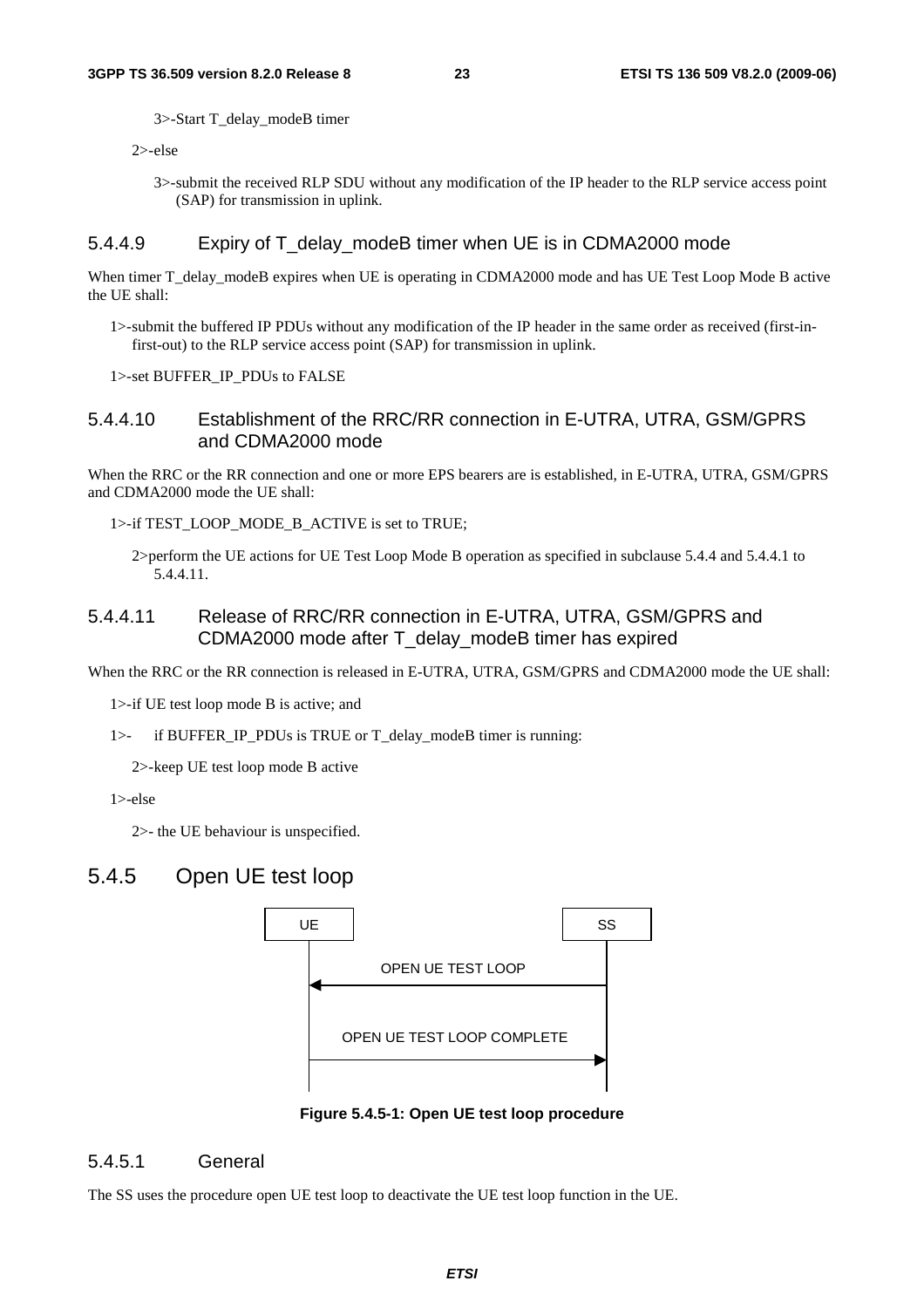#### 5.4.5.2 Initiation

The SS requests the UE to open all closed test loops by transmitting an OPEN UE TEST LOOP message.

#### 5.4.5.3 Reception of OPEN UE TEST LOOP message by the UE

When UE receives the OPEN UE TEST LOOP message the UE shall:

1>- If no test loops are closed:

2>- the UE behaviour is unspecified;

1>-else if one or more test loops are closed:

2>- open all test loops;

2>- if TEST\_LOOP\_MODE\_B\_ACTIVE is TRUE

#### 3>- set TEST\_LOOP\_MODE\_B\_ACTIVE to FALSE

2>- send OPEN UE TEST LOOP COMPLETE message;

1>-else (test loops already opened):

2>- the UE behaviour is unspecified.

# 6 Message definitions and contents

In this clause, only TC protocol messages are described. TC control messages are intended to be sent using the *DLInformationTransfer* and *ULInformationTransfer* procedures, see TS 36.331 [25], sub clause 5.6.1 and 5.6.2.

- NOTE 1: A message received with skip indicator different from 0 will be ignored.
- NOTE 2: For general definition of Layer 3 message format see TS 24.007 [1], clause 11.
- NOTE 3: E-UTRA, UTRA and GSM/GPRS test messages uses the same protocol discriminator value ("1111"). Following message type value series are reserved for GSM/GPRS testing commands as specified by TS 44.014 [13]: 0000xxxx, 0001xxxx and 0010xxxx where x represent 0 or 1. Following message type value series are reserved for UTRA testing commands as specified by TS 34.109 [11]: 0100xxxx where x represent 0 or 1.For E-UTRA test commands the message type value series 1000xxxx is reserved.

### 6.1 CLOSE UE TEST LOOP

This message is only sent in the direction SS to UE.

| <b>Information Element</b>   | <b>Reference</b>                        | <b>Presence</b> | <b>Format</b> | Length        |
|------------------------------|-----------------------------------------|-----------------|---------------|---------------|
| Protocol discriminator       | TS 24.007 [5], sub<br>clause 11.2.3.1.1 | M               |               | $\frac{1}{2}$ |
| Skip indicator               | TS 24.007 [5], sub<br>clause 11.2.3.1.2 | M               |               |               |
| Message type                 |                                         | м               |               |               |
| UE test loop mode            |                                         | M               |               |               |
| UE test loop mode A LB setup |                                         | CV-ModeA        |               | $1 - 25$      |
| UE test loop mode B LB setup |                                         | CV-ModeA        |               |               |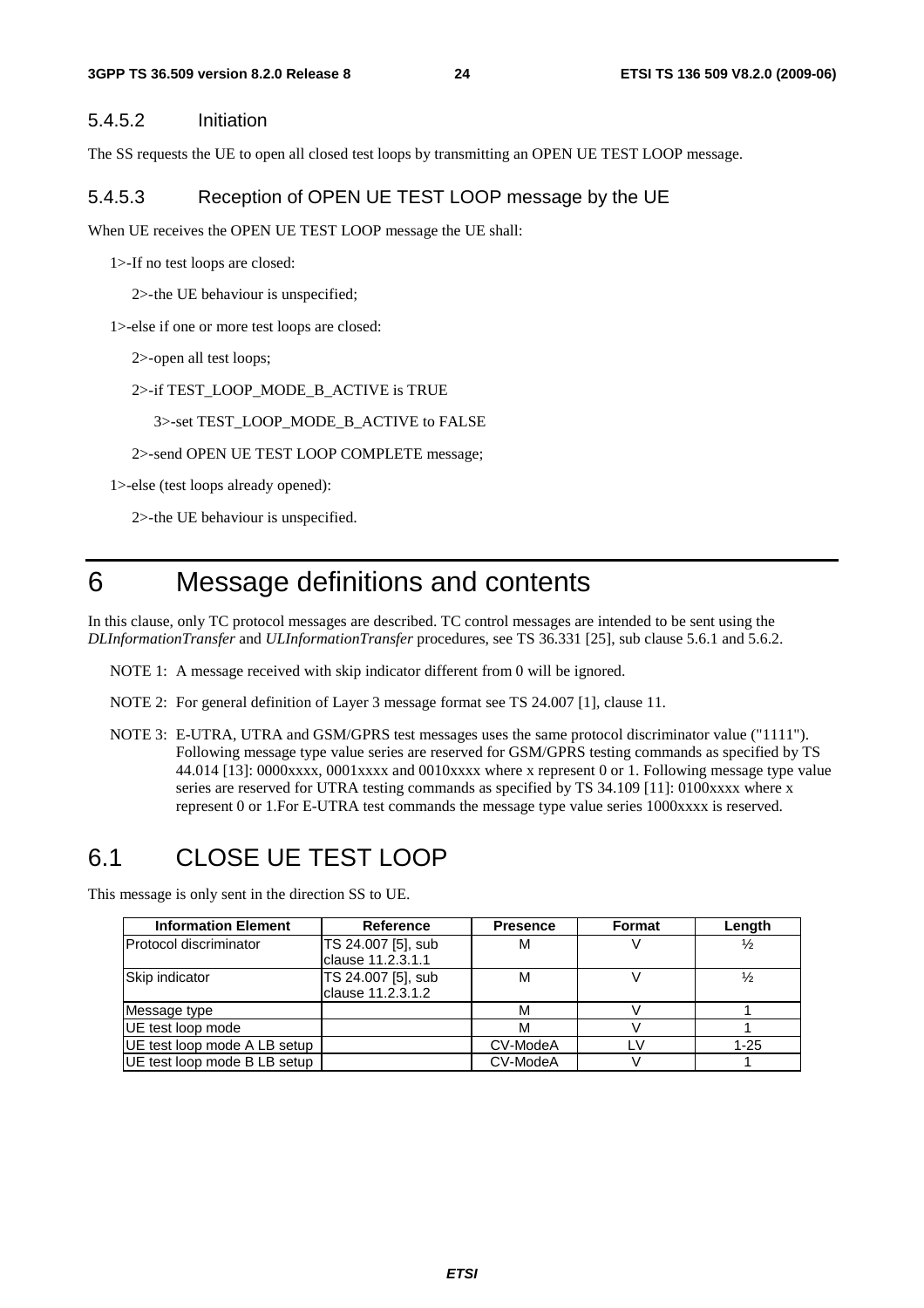| <b>Condition</b> | <b>Explanation</b>                                                                                                                   |
|------------------|--------------------------------------------------------------------------------------------------------------------------------------|
| ModeA            | This IE is mandatory present if the IE " UE test loop<br>mode " is set to UE test loop Mode A. Else it shall be<br>absent. See Note. |
| ModeB            | This IE is mandatory present if the IE " UE test loop<br>mode " is set to UE test loop Mode B. Else it shall be<br>absent.           |

where message type is:

|  |  |  |  | no.<br>. .<br>יונ |
|--|--|--|--|-------------------|
|  |  |  |  |                   |

where UE test loop mode is:

|  |  |  |                  |   | bit no. |
|--|--|--|------------------|---|---------|
|  |  |  | $\sqrt{2}$<br>^4 | . | octet   |

X2=0 and X1=0 then UE test loop mode A is selected.

X2=0 and X1=1 then UE test loop mode B is selected.

Other combinations of X1 and X2 are reserved for future versions of the protocol.

where UE test loop mode A LB setup is:

|  |  | Length of UE test loop mode A LB setup list in bytes |  |  | )ctet              |
|--|--|------------------------------------------------------|--|--|--------------------|
|  |  | LB setup list                                        |  |  | Octet <sub>2</sub> |
|  |  |                                                      |  |  | Octet $N^*3+1$     |

N is the number of LB entities in the LB setup list and is less than or equal to MAX\_ ModeA\_LB\_entities.

where LB setup list is:

|  | 8 | 6 | 5 | 4                 | 3 | 2 |  |                          |
|--|---|---|---|-------------------|---|---|--|--------------------------|
|  |   |   |   | LB setup DRB IE#1 |   |   |  | Octet 2                  |
|  |   |   |   |                   |   |   |  | Octet <sub>3</sub>       |
|  |   |   |   |                   |   |   |  | Octet 4                  |
|  |   |   |   | LB setup DRB IE#2 |   |   |  | Octet <sub>5</sub>       |
|  |   |   |   |                   |   |   |  | Octet <sub>6</sub>       |
|  |   |   |   |                   |   |   |  | Octet 7                  |
|  |   |   |   | $\cdots$          |   |   |  |                          |
|  |   |   |   | LB setup DRB IE#N |   |   |  | Octet N <sup>*</sup> 3-1 |
|  |   |   |   |                   |   |   |  | Octet N <sup>*</sup> 3   |
|  |   |   |   |                   |   |   |  | Octet N*3+1              |

where LB Setup DRB#k IE is:

|            |          |                 |                           |                                |                                |             |                                | bit no.            |
|------------|----------|-----------------|---------------------------|--------------------------------|--------------------------------|-------------|--------------------------------|--------------------|
| Z15        | Z14      | '13<br><u>_</u> | 712<br>$\sim$<br><u>.</u> | 744<br><u>.</u>                | Z10                            | ⇁<br>้<br>ت | 70<br>∠c                       | octet 1            |
| <u>_ 1</u> | Z6       | フロ<br>ںے        | -<br>╌                    | $\overline{\phantom{a}}$<br>ںے | $\overline{\phantom{a}}$<br>__ | -<br>$\sim$ | $\overline{\phantom{a}}$<br>ΖU | octet <sub>2</sub> |
|            | Reserved |                 | Q4                        | Q3                             | ∩ว<br>◡                        | Q١          | Q0                             | octet <sub>3</sub> |

Z15..Z0 = Uplink PDCP SDU size in bits 0.. 12160 (binary coded, Z15 is most significant bit and Z0 least significant bit). See Note 1.

Q4..Q0 = Data Radio Bearer identity number, 1..32 (binary coded, Q4 is most significant bit and Q0 least significant bit), where Data Radio Bearer identity identifies the radio bearer, see [25] TS 36.331.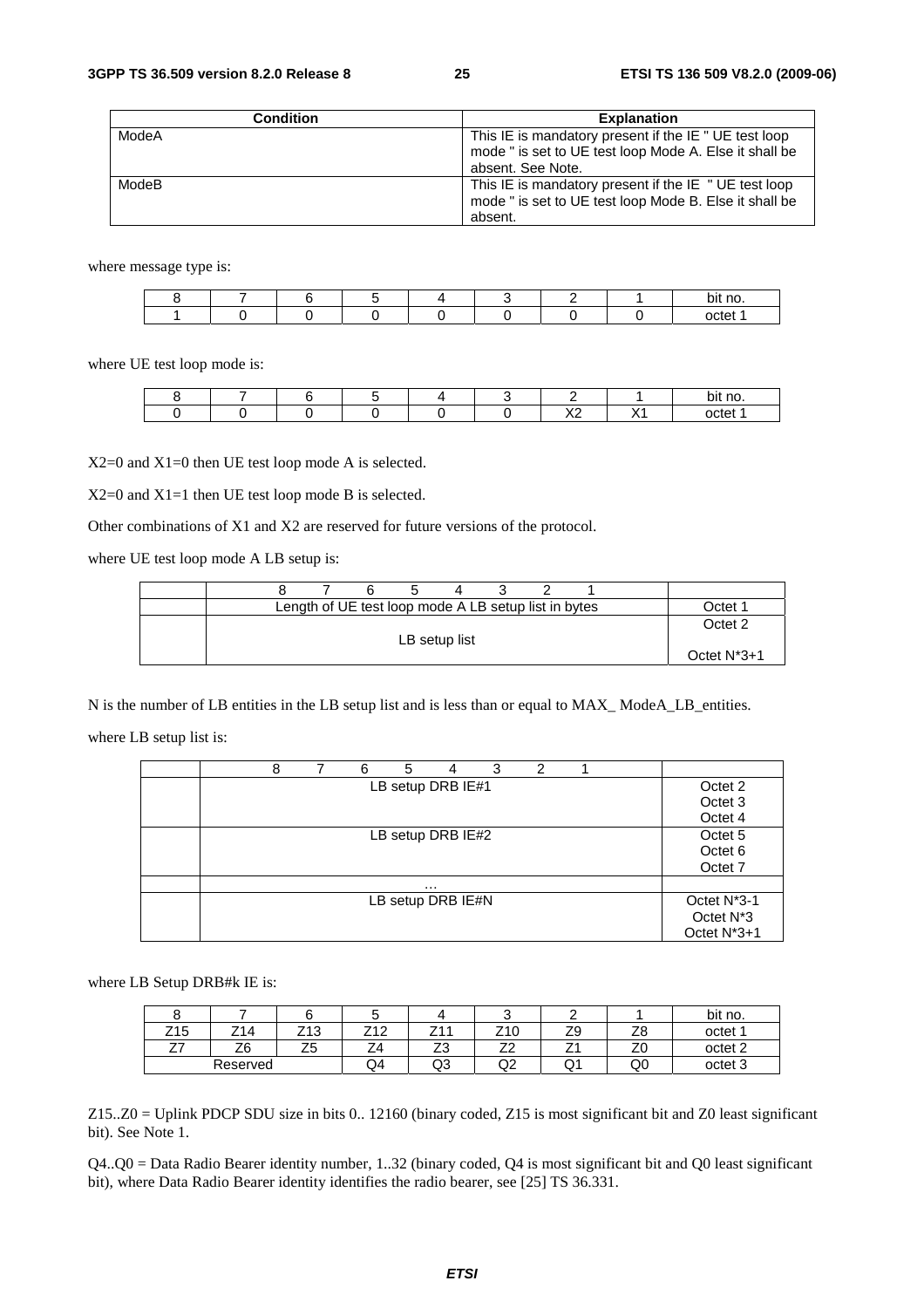- NOTE: The UL PDCP SDU size is limited to 12160 bits (1520 octets).
- NOTE: A "LB Setup DRB IE" is only needed for a DRB if UL PDCP SDU scaling is needed. If there is no "LB Setup DRB IE" associated with a DRB in the CLOSE UE TEST LOOP message then the same size of the PDCP SDU received in downlink is returned in uplink.

And where UE test loop mode B setup is:

| д<br>∽<br>w<br>- |       |
|------------------|-------|
| סו<br>delav<br>  | )ctet |

Where

|  |  |        |                                                | bit no. |
|--|--|--------|------------------------------------------------|---------|
|  |  | $\sim$ | <b>The Contract Contract Contract Contract</b> | octet   |

T7..T0 = IP PDU delay time 0..255 seconds (binary coded, T7 is most significant bit and T0 least significant bit)

### 6.2 CLOSE UE TEST LOOP COMPLETE

This message is only sent in the direction UE to SS.

| <b>Information Element</b>    | Reference          | <b>Presence</b> | Format | Length |
|-------------------------------|--------------------|-----------------|--------|--------|
| <b>Protocol discriminator</b> | TS 24.007 [5], sub | М               |        |        |
|                               | clause 11.2.3.1.1  |                 |        |        |
| Skip indicator                | TS 24.007 [5], sub | M               |        | 1/2    |
|                               | Iclause 11.2.3.1.2 |                 |        |        |
| Message type                  |                    | М               |        |        |

where message type is:

|  |  |  |  | bit no |
|--|--|--|--|--------|
|  |  |  |  | nctet  |

# 6.3 OPEN UE TEST LOOP

This message is only sent in the direction SS to UE.

| <b>Information Element</b> | Reference                                | <b>Presence</b> | Format | Length |
|----------------------------|------------------------------------------|-----------------|--------|--------|
| Protocol discriminator     | TS 24.007 [5], sub<br>clause 11.2.3.1.1  | М               |        |        |
| Skip indicator             | TS 24.007 [5], sub<br>lclause 11.2.3.1.2 | M               |        |        |
| Message type               |                                          | М               |        |        |

where message type is:

|  |  |  |  | * no.<br>bit |
|--|--|--|--|--------------|
|  |  |  |  | octet        |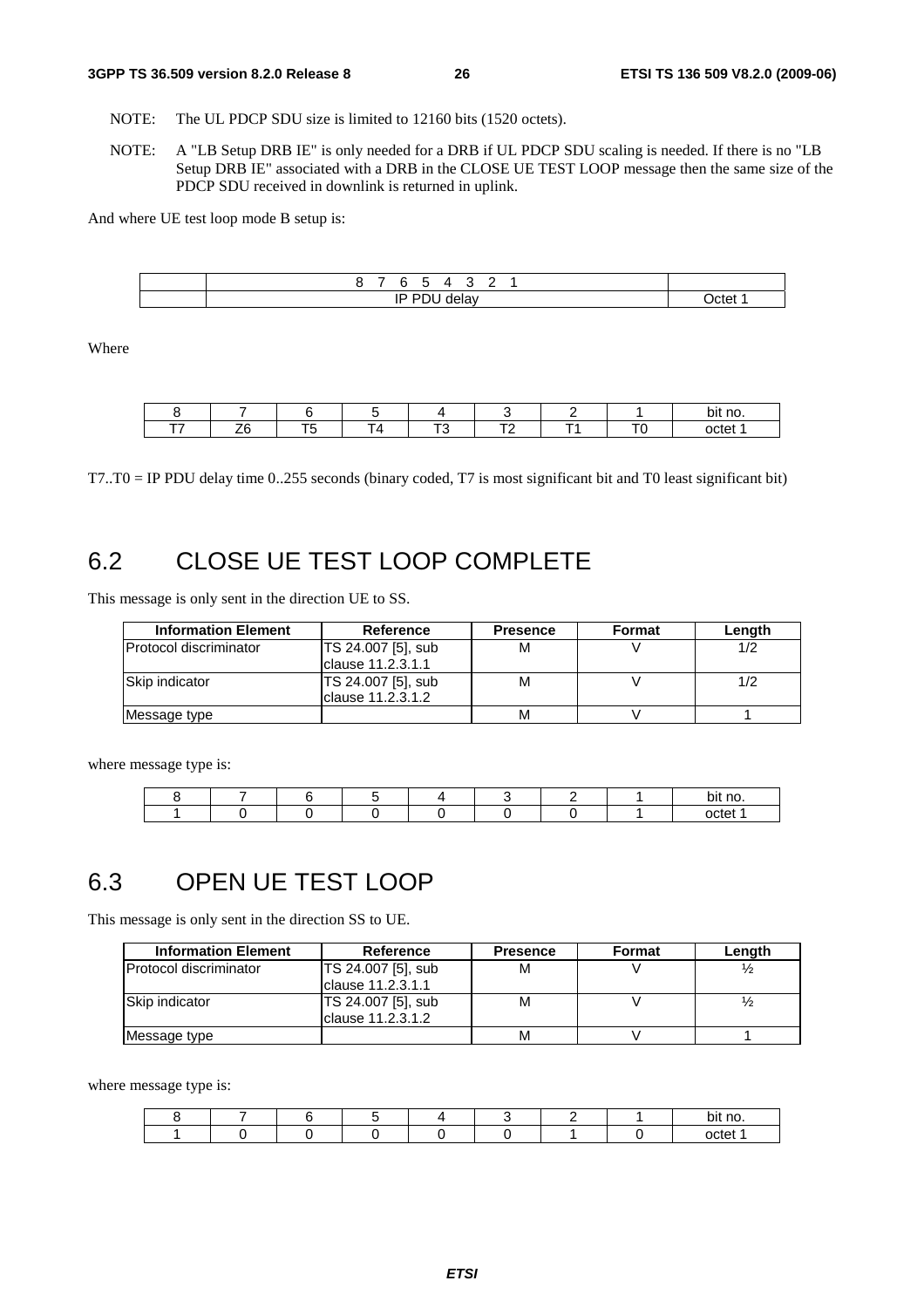# 6.4 OPEN UE TEST LOOP COMPLETE

This message is only sent in the direction UE to SS.

| <b>Information Element</b>     | <b>Reference</b>                         | <b>Presence</b> | Format | Length |  |
|--------------------------------|------------------------------------------|-----------------|--------|--------|--|
| <b>IProtocol discriminator</b> | TS 24.007 [1], sub<br>Iclause 11.2.3.1.1 | м               |        | 1/2    |  |
| Skip indicator                 | TS 24.007 [1], sub<br>Iclause 11.2.3.1.2 | м               |        |        |  |
| Message type                   |                                          | M               |        |        |  |

where message type is:

|  |  |  |  | bit no |
|--|--|--|--|--------|
|  |  |  |  | nctet  |

# 6.5 ACTIVATE TEST MODE

This message is only sent in the direction SS to UE.

| <b>Information Element</b> | <b>Reference</b>   | <b>Presence</b> | Format | Length |
|----------------------------|--------------------|-----------------|--------|--------|
| Protocol discriminator     | TS 24.007 [1], sub | M               |        |        |
|                            | clause 11.2.3.1.1  |                 |        |        |
| Skip indicator             | TS 24.007 [1], sub | М               |        |        |
|                            | clause 11.2.3.1.2  |                 |        |        |
| Message type               |                    | М               |        |        |
| UE test loop mode          |                    | М               |        |        |

where message type is:

|  |  |  |  | bit no. |
|--|--|--|--|---------|
|  |  |  |  | nctet   |

And where UE test loop mode is specified in clause 6.1.

NOTE: No specific UE action is currently specified upon reception of the "UE test loop mode" IE.

# 6.6 ACTIVATE TEST MODE COMPLETE

This message is only sent in the direction UE to SS.

| <b>Information Element</b>     | Reference          | <b>Presence</b> | Format | Length |
|--------------------------------|--------------------|-----------------|--------|--------|
| <b>IProtocol discriminator</b> | TS 24.007 [1], sub | М               |        |        |
|                                | clause 11.2.3.1.1  |                 |        |        |
| Skip indicator                 | TS 24.007 [1], sub | м               |        |        |
|                                | Iclause 11.2.3.1.2 |                 |        |        |
| Message type                   |                    | м               |        |        |

where message type is:

|  |  |  |  | bit no                             |
|--|--|--|--|------------------------------------|
|  |  |  |  | $\sim$ $\sim$ $\sim$ $\sim$<br>٦Д. |

# 6.7 DEACTIVATE TEST MODE

This message is only sent in the direction SS to UE.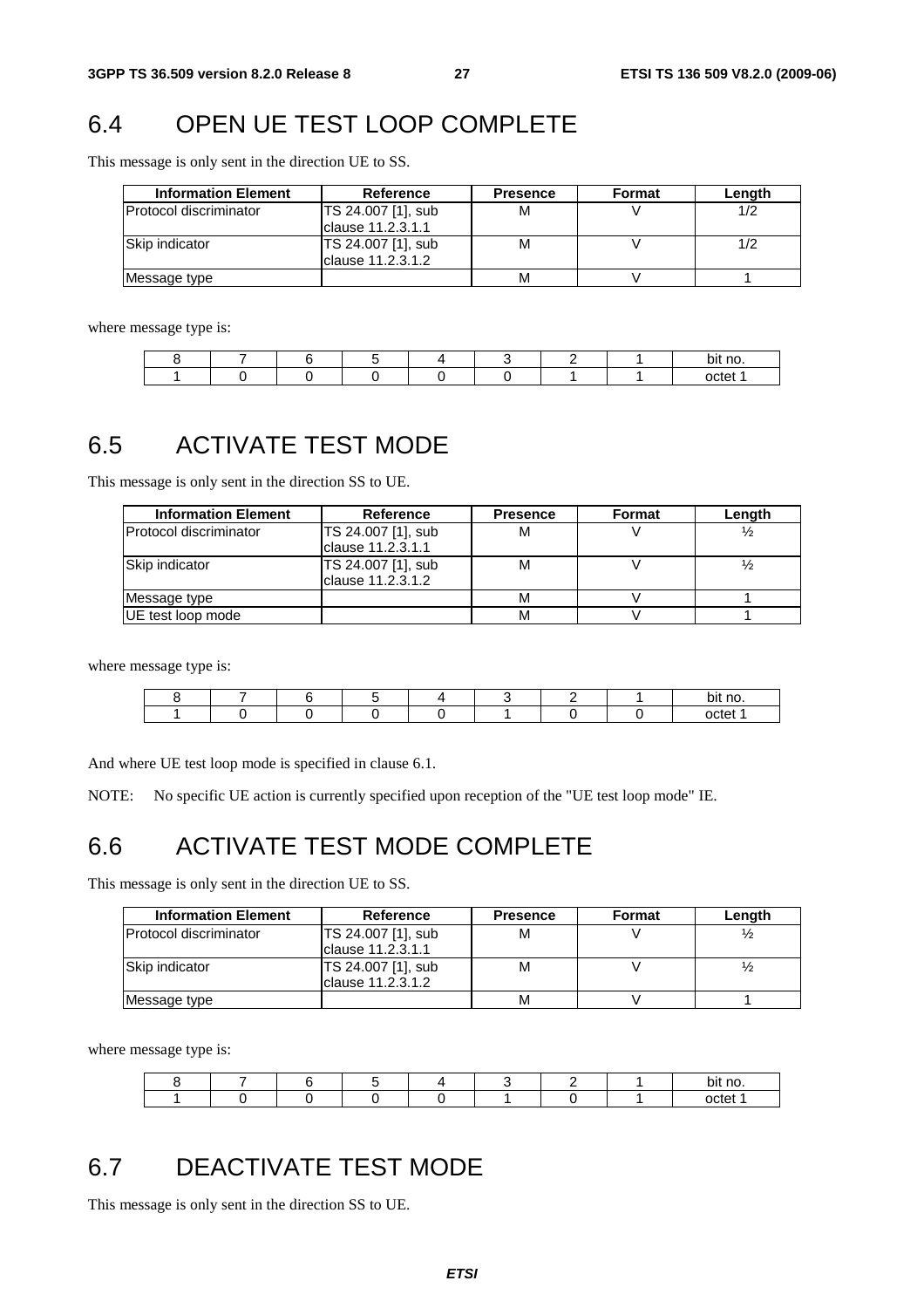| <b>Information Element</b> | Reference                                | <b>Presence</b> | Format | Length |  |
|----------------------------|------------------------------------------|-----------------|--------|--------|--|
| lProtocol discriminator    | TS 24.007 [1], sub<br>clause 11.2.3.1.1  | М               |        |        |  |
| Skip indicator             | TS 24.007 [1], sub<br>Iclause 11.2.3.1.2 | м               |        |        |  |
| Message type               |                                          | м               |        |        |  |

where message type is:

|  |  |  |  | bit no. |
|--|--|--|--|---------|
|  |  |  |  | וAct    |

# 6.8 DEACTIVATE TEST MODE COMPLETE

This message is only sent in the direction UE to SS.

| <b>Information Element</b>    | Reference          | <b>Presence</b> | Format | Length |
|-------------------------------|--------------------|-----------------|--------|--------|
| <b>Protocol discriminator</b> | TS 24.007 [1], sub | М               |        |        |
|                               | clause 11.2.3.1.1  |                 |        |        |
| <b>Skip indicator</b>         | TS 24.007 [1], sub | М               |        |        |
|                               | Iclause 11.2.3.1.2 |                 |        |        |
| Message type                  |                    | М               |        |        |

where message type is:

|  |  |  |  | bit no. |  |
|--|--|--|--|---------|--|
|  |  |  |  |         |  |

# 6.9 RESET UE POSITIONING STORED INFORMATION

This message is only sent in the direction SS to UE.

**FFS** 

Editor"s note: It is FFS if procedure for reset of UE positioning stored information will be included.

# 7 Variables, constants and timers

### 7.1 State variables

a) BUFFER\_IP\_PDUs

This boolean state variable is used to control if UE is to buffer IP PDUs or not.

b) TEST\_LOOP\_MODE\_B\_ACTIVE

This boolean state variable is used to indicate if UE test loop mode B is active. TEST\_LOOP\_MODE\_B\_ACTIVE shall be set to FALSE when UE is switched on.

### 7.2 Constants

a) MAX\_ ModeA\_LB\_entities = 8.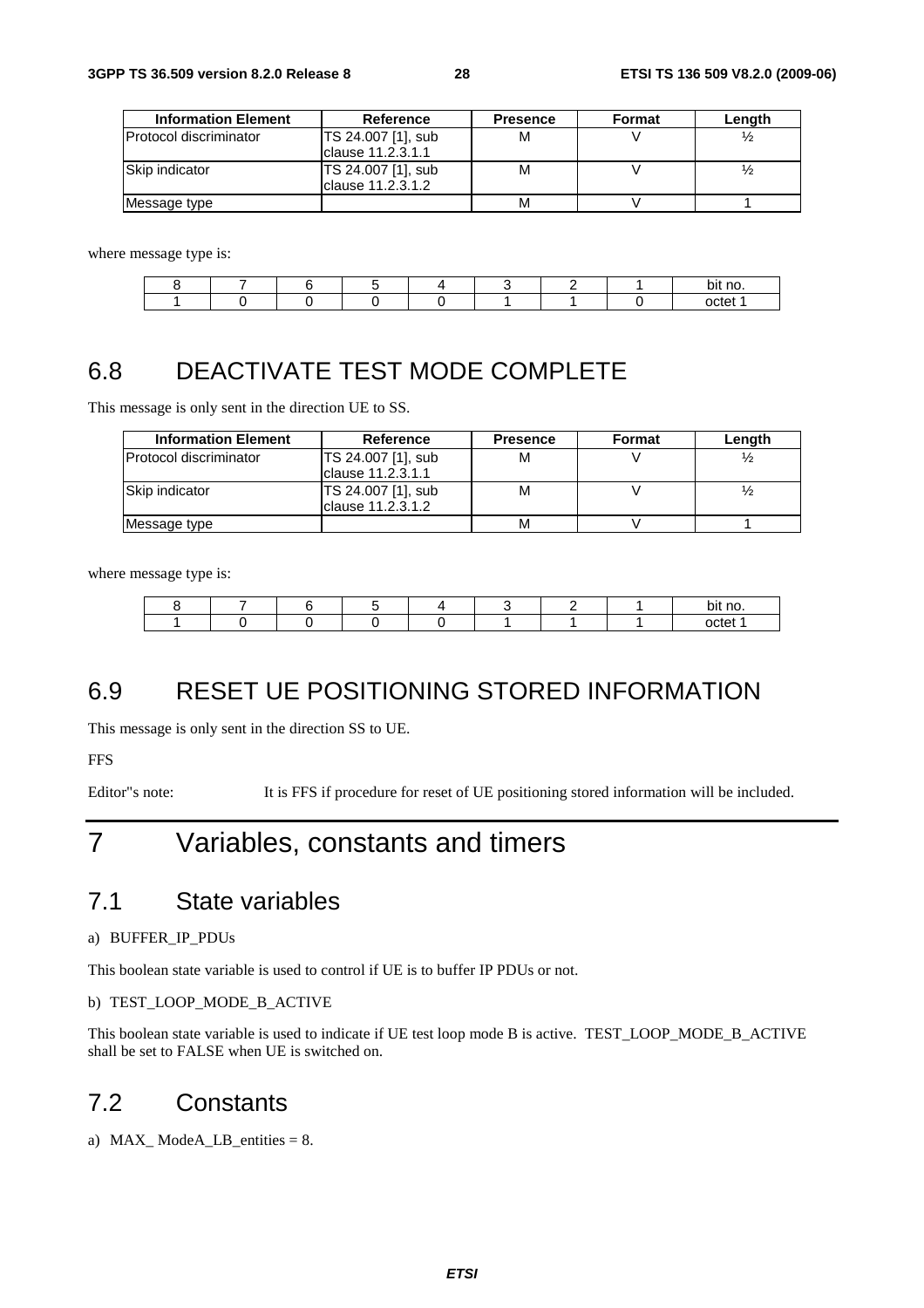### 7.3 Timers

#### a) T\_delay\_modeB

This timer is used to delay the transmission of the first IP PDU when UE test loop function is operated in UE test loop mode B. The timer value is configured by the UE test loop mode B setup IE in the CLOSE UE TEST LOOP message.

# 7.4 Configurable parameters

#### a) DRB\_ID(LB\_ID)

This parameter is used by the UE when operating in UE test loop mode A to map a bi-directional Data Radio bearer to a loopback entity. LB  $ID = 0$ . (MAX\_ ModeA\_LB\_entities-1). The value is configured when UE receives the CLOSE UE TEST LOOP message DRB ID(LB ID)=0 indicate that no DRB is mapped to the loopback identity.

#### b) UL\_PDCP\_SDU\_scaling(LB\_ID)

This parameter is used to enable/disable scaling of UL PDCP SDU size. If UL PDCP SDU scaling is set to TRUE then scaling based on UL\_PDCP\_SDU\_size(LB\_ID) parameter is performed, otherwise no scaling is done (UL PDCP SDU size is equal to received DL PDCP SDU size). The value is configured by the UE test loop mode A setup IE in the CLOSE UE TEST LOOP message.

#### c) UL\_PDCP\_SDU\_size(LB\_ID)

This parameter is used to set the UL PDCP SDU size for returned UL PDCP SDUs on the data radio bearer with data radio bearer ID equal to DRB\_ID(LB\_ID). This parameter is only applicable for UE test loop mode A and when state variable UL\_PDCP\_SDU\_scaling(LB\_ID) is TRUE. The value is configured by the UE test loop mode A setup IE in the CLOSE UE TEST LOOP message.

# 8 Electrical Man Machine Interface (EMMI)

The EMMI is used for automation of conformance testing. The commands used on the EMMI by the System Simulator, shall be limited to those specified in TS 36.523-3 [32]. An illustration is given in figure 8-1 as an example.

At the System Simulator side, the logical EMMI using mandatory AT commands shall interface with the Main Test Component (MTC) of TTCN test cases which hosts the Upper Tester. The physical EMMI interface towards the UE may be for example a standard USB interface. Other interfaces of proprietary or standardized type shall not be precluded.

At the UE side an adapter needs to be provided by the UE manufacturer for converting the commands into the UE manufacturer specific interface and format.

The use of EMMI is optional for the UE.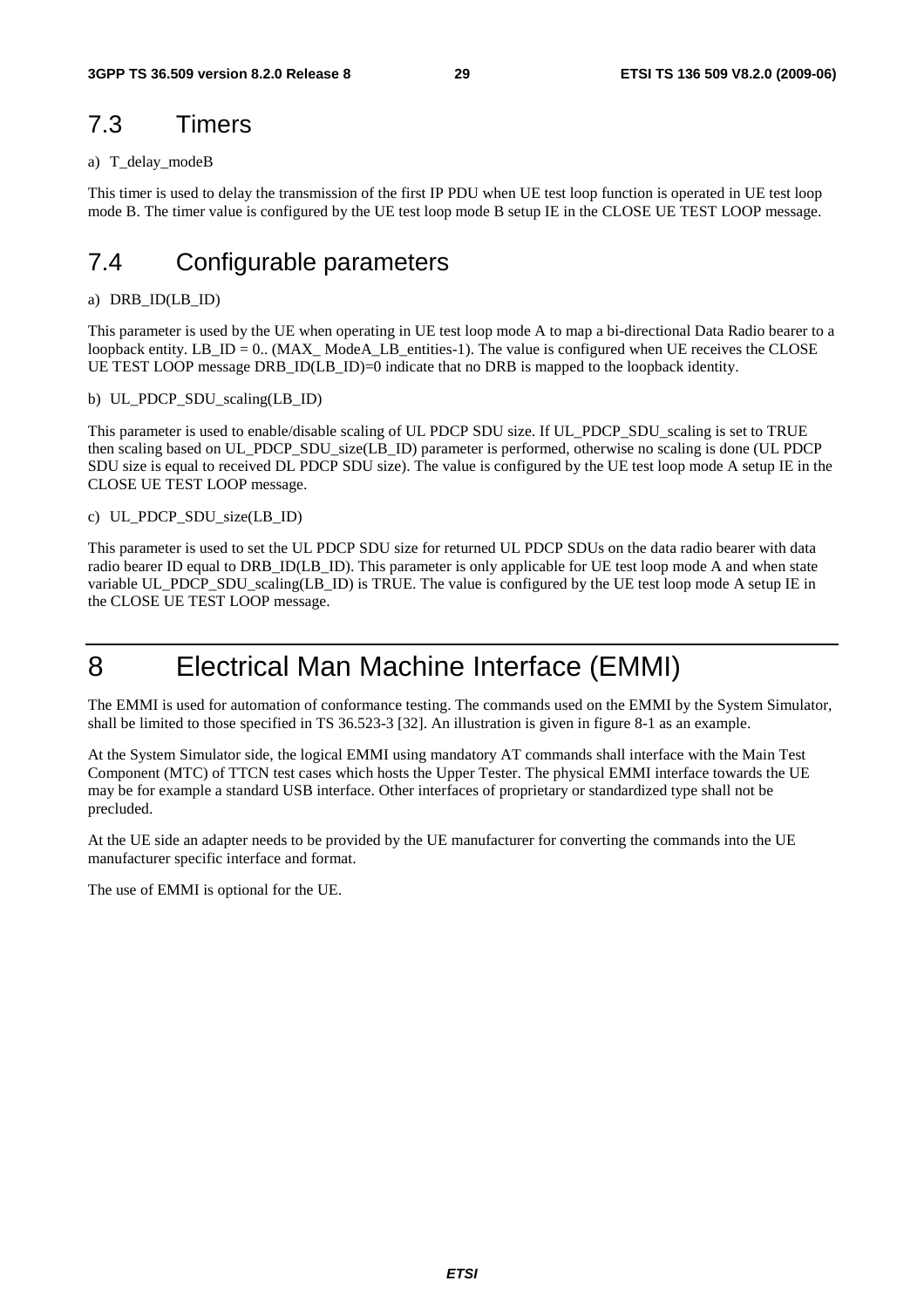

**Figure 8-1: An example of EMMI and its use for automation of signalling testing**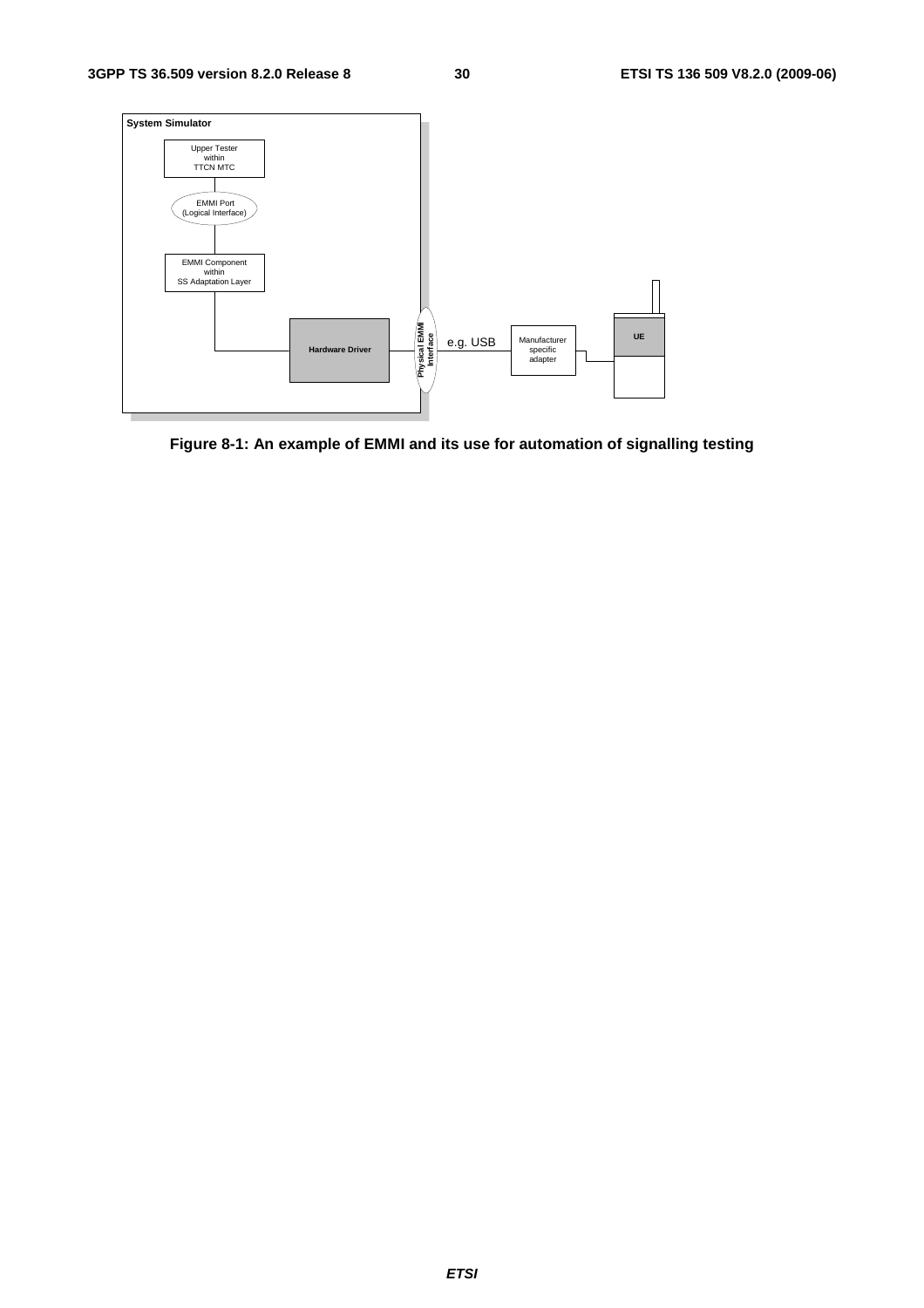# Annex A (informative): UE test loop use scenarios

Void.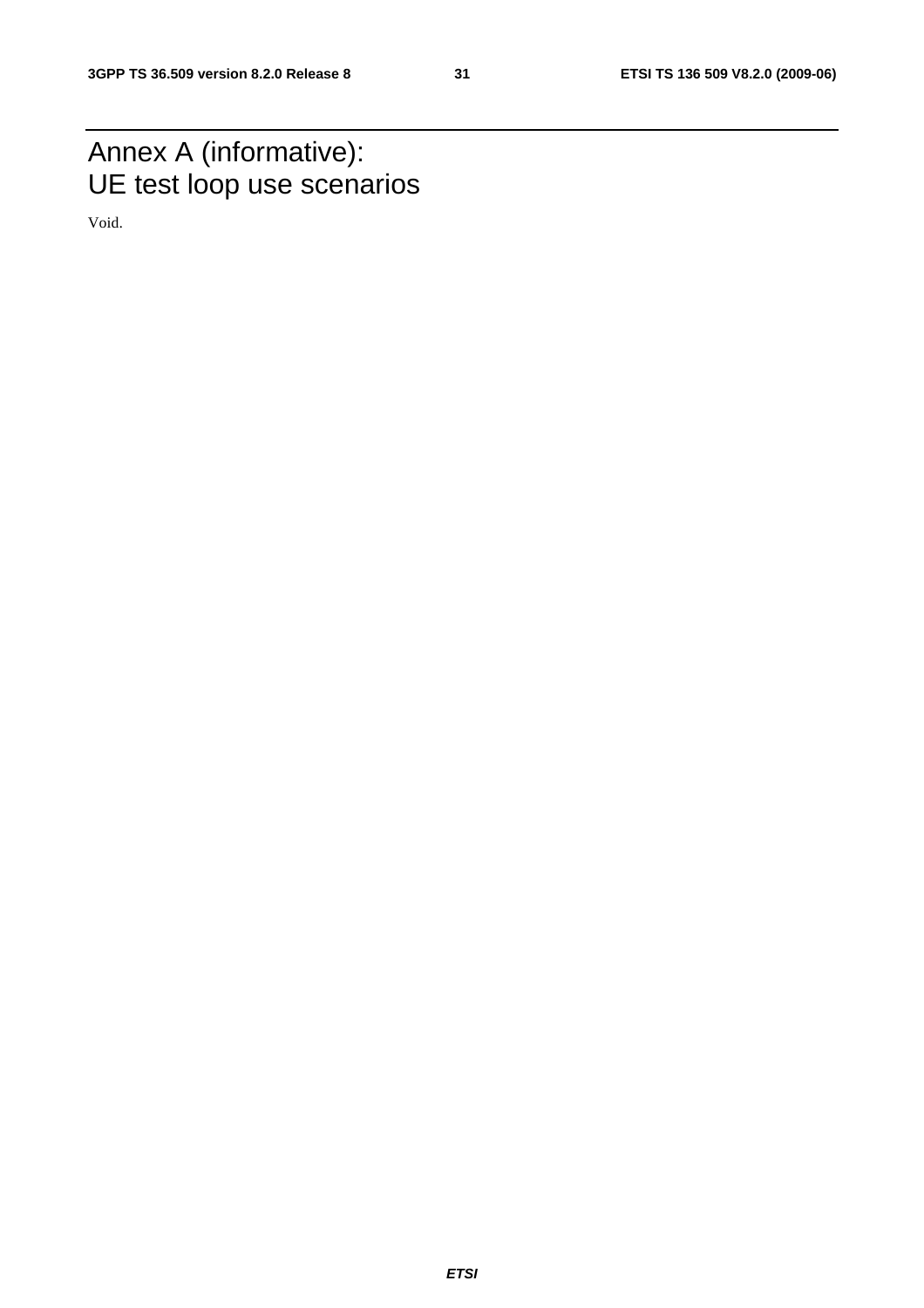# Annex B (informative): Change history

| <b>Change history</b> |                              |                 |           |            |                                                                    |                |                |
|-----------------------|------------------------------|-----------------|-----------|------------|--------------------------------------------------------------------|----------------|----------------|
| <b>Date</b>           | TSG#                         | <b>TSG Doc.</b> | <b>CR</b> | <b>Rev</b> | <b>Subject/Comment</b>                                             | Old            | <b>New</b>     |
| 2008-01               | RAN5 #38                     | R5-080327       |           |            | Initial skeleton proposal                                          |                |                |
| 2008-05               | RAN5 #39                     | R5-081117       |           |            | First draft (text proposal)                                        |                | 0.0.1          |
| 2008-05               | RAN5 #39                     | R5-081343       |           |            | Outcome of RAN5 #39 meeting agreements                             | 0.0.1          | 0.1.0          |
| 2008-08               | <b>RAN5#40</b>               | R5-083498       |           |            | Outcome of RAN5 #40 meeting agreements                             | 0.1.0          | 1.0.0          |
| 2008-10               | RAN <sub>5</sub><br>#40"bis" | R5-084269       |           |            | Outcome of RAN5 #40"bis" meeting agreements                        | 1.0.0          | 1.1.0          |
| 2008-11               | <b>RAN5 #41</b>              | R5-085324       |           |            | Outcome of RAN5 #41 meeting agreements                             | 1.1.0          | Draft<br>2.0.0 |
| 2008-11               | <b>RAN5#41</b>               | R5-085526       |           |            | Outcome of post-RAN5 #41 email agreements                          | Draft<br>2.0.0 | 2.0.0          |
| 2008-12               | IRAN#42                      | R5-080885       |           |            | Approval of version 2.0.0 at RAN#42, then put to<br>version 8.0.0. | 2.0.0          | 8.0.0          |
| 2009-01               |                              |                 |           |            | Editorial corrections.                                             | 8.0.0          | 8.0.1          |
| 2009-03               | <b>RAN#43</b>                | R5-08633510001  |           |            | Corrections to 36,509                                              | 8.0.1          | 8.1.0          |
| 2009-03               | <b>RAN#43</b>                | R5-086371 0002  |           |            | Correction to 36.509 v8.0.0                                        | 8.0.1          | 8.1.0          |
| 2009-03               | <b>RAN#43</b>                | R5-090433 0003  |           |            | Update of Abbreviations in 36.509                                  | 8.0.1          | 8.1.0          |
| 2009-03               | <b>RAN#43</b>                | R5-09070010004  |           |            | Corrections to 36.509                                              | 8.0.1          | 8.1.0          |
| 2009-04               | <b>RAN5#43</b>               | R5-092315 0005  |           |            | Corrections to section 6 of 36.509.                                | 8.1.0          | 8.2.0          |
|                       | 2009-04 RAN5#43              | R5-092361 0006  |           |            | Clarification to TS 36.509                                         | 8.1.0          | 8.2.0          |
| 2009-04               | <b>RAN5#43</b>               | R5-092511 0007  |           |            | Corrections and clarifications to TS 36.509                        | 8.1.0          | 8.2.0          |
|                       | 2009-04 RAN5#43              | R5-092766 0008  |           |            | Support of mandatory AT commands via EMMI                          | 8.1.0          | 8.2.0          |